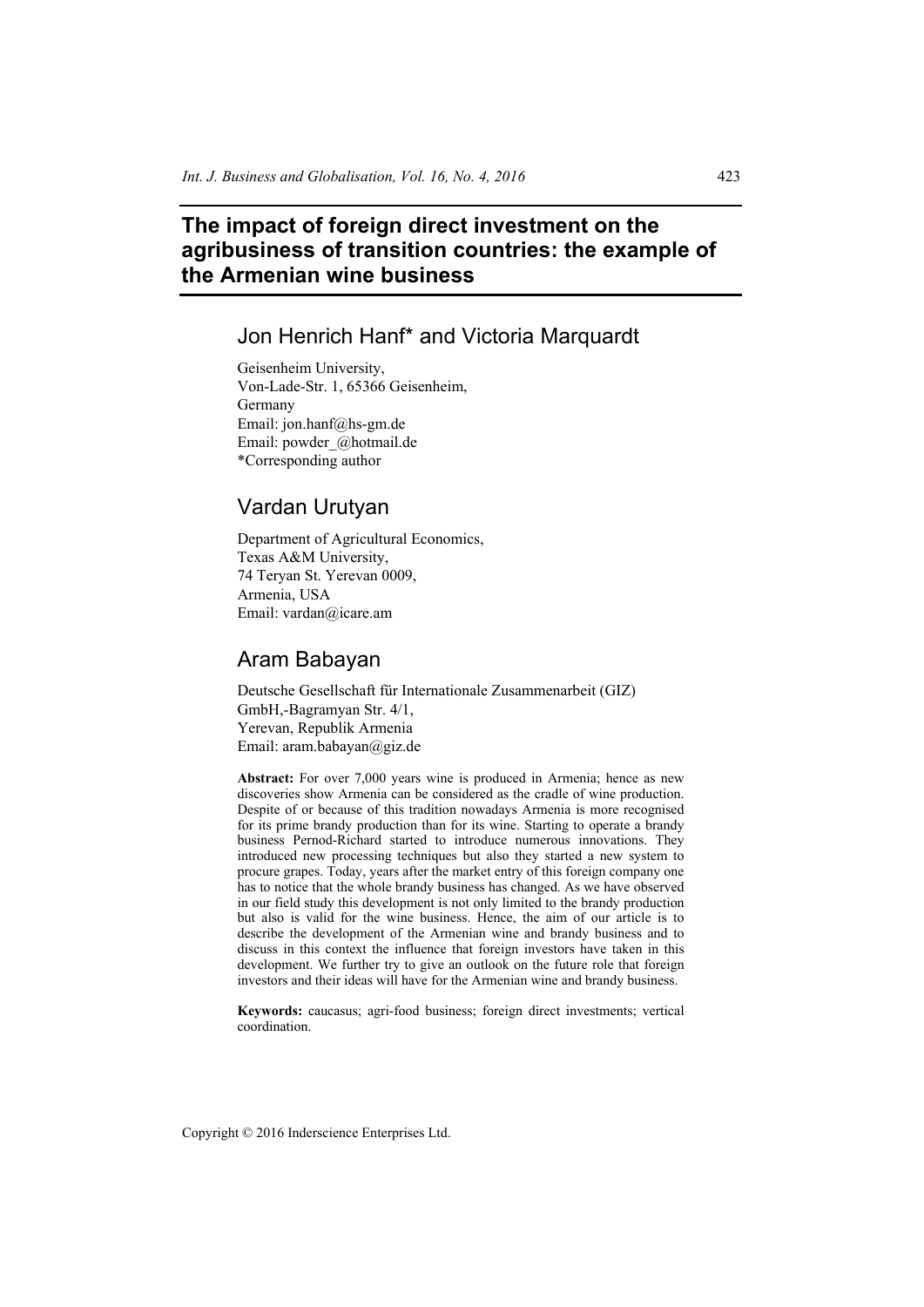**Reference** to this paper should be made as follows: Hanf, J.H., Marquardt, V., Urutyan, V. and Babayan, A. (2016) 'The impact of foreign direct investment on the agribusiness of transition countries: the example of the Armenian wine business', *Int. J. Business and Globalisation*, Vol. 16, No. 4, pp.423–447.

**Biographical notes:** Jon Henrich Hanf is a Professor for International Marketing Management at the Geisenheim University. His research focuses on strategic marketing and value chain management with focus on the international wine business. He has published in journals such as *Agribusiness: An International Journal*, *Food Economics*, *International Food and Agribusiness Management Review* and *Journal on Chain and Network Science*.

Victoria Marquardt has studied international wine business at Geisenheim University. For her Bachelor thesis on FDI in the Armenian wine business, she has spent a month in Armenia for data collection. Today, she is finishing her Master degree at the Applied University Darmstadt.

Vardan Urutyan holds a PhD in Economics, is the Director of the International Center for Agribusiness Research and Education (ICARE) Foundation in Armenia, and is an Adjunct Associate Professor in the Agricultural Economics Department at Texas A&M University, USA. He has a rich teaching and extensive research experience in the areas of vertical coordination in agro-food supply chains, agricultural finance, agricultural cooperatives and sustainability assessments. He has served as a Team Leader/Senior Researcher in a large number of research projects in Armenia and abroad. He has published over 30 articles and conference papers about agricultural cooperatives, agribusiness education and agro-food system of Armenia.

Aram Babayan is an expert on trade and investment promotion, working for the Deutsche Gesellschaft für Internationale Zusammenarbeit (GIZ) GmbH, Private Sector Development in South Caucasus project. He received his MBA degree at the Weihenstephan-Triesdorf University of Applied Sciences in Germany. Over the last ten years, he is engaged in different projects implemented jointly with the Armenian Government in the field of foreign direct investments (FDIs).

This paper is a revised and expanded version of a paper entitled 'Assessment of foreign influence on the Armenian wine business' presented at the International Conference Strategies for Wine Territories. Clusters, Governance, and Branding, Reims Management School, Reims, France, 1 June 2012.

#### **1 Introduction**

Armenia, as a transition country, has undergone tremendous structural changes since its independence. The move from a planned economy towards privatisation has affected every field of business. State controlled prices, trade and value chains in agriculture and in other commodity chains were removed, so that a transformation in all economical sectors is noticeable. Due to that, business environments changed greatly since independence and strong influences on markets in terms of modernisation and developments take place. The local economies, food markets as well as demographic structures were influenced by economic growth. It leads to a growth of wealth, new orientation of customers' needs (Swinnen, 2005) and an increased inflow of investment within the country and from abroad.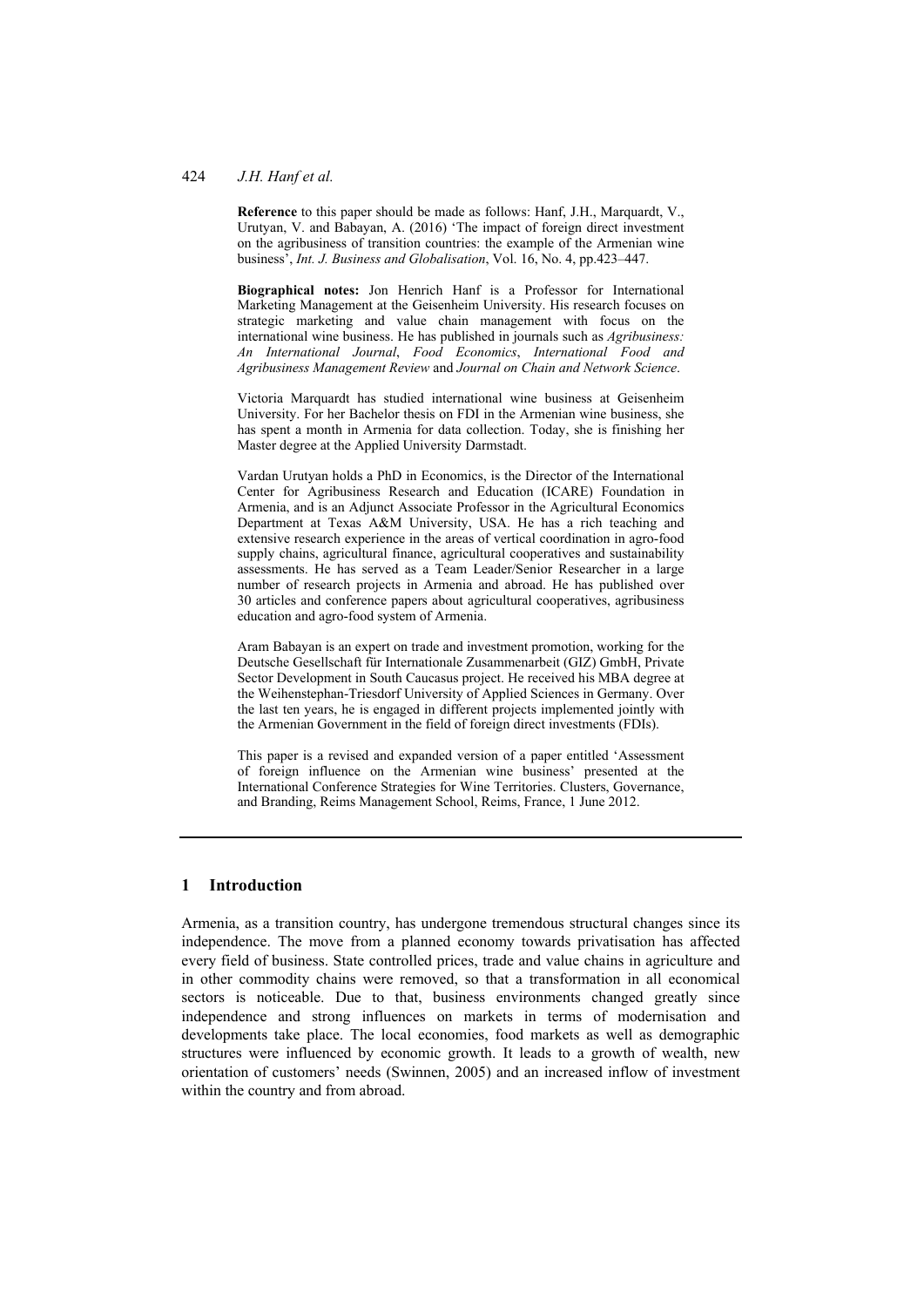Impacts are mirrored in a transformed production environment. Producers in Armenia face new challenges, as market needs change. Still, the overall importance of the agricultural sector in Armenia remains high, so does the importance of grape production and processing. It is distinguished by a traditionally large number of small scale grape growers; while parallel to that a growth of new market participants, from Armenia as well as from other countries, occurs and effects overall business environment. Such as direct investments from Argentina, which were the first to introduce big scale grape produce focusing on international varieties and using machineries - or from France, which were the first to introduce control contracts, providing trainings for the grape growers and emphasising on quality produce? It is expected that the presence of these market participants will lead to spill over effects on the entire wine business. Thus, in a changing competitive environment wine business have to generate new strategic choices (Rossi et al., 2012)

The article aims to show in which way the Armenian wine business is influenced by foreign direct investments and how it responds. Therefore, we conducted a field survey in Armenia. In the course of the study we conducted fourteen in-depth interviews with different experts and managers of the Armenian wine business.

The structure of our article is as follows: We will start with a literature review on the topic of the impact of foreign direct investments on transition countries. As the development of vertical coordination and contractual relationships are of major relevance within this topic we will address these matters in chapter three. Starting with chapter four the empirical study begins. We first outline the Armenian wine business. Thereafter, the interviews are described and the results are presented. The article closes with a summary.

## **2 Development of business structures in transition countries with focus on FDI**

## *2.1 Transition process*

Since begin of transformation, coming from a planned economy towards privatisation, great changes took place in all economical sectors within the former Soviet Countries. Privatisation and liberalisation influenced not only business environment within the country, but also shows global effects so that the first steps of internationalisation could take place - as the 'newly opened markets' held attractiveness. [Swinnen, (2005), p.4 f.] Investments were decontrolled and the purchasing environment began a modernisation process. The noted changes are rooted in various aspects that effected transition countries. Dries et al. (2004) notes four main aspects that are of great influence throughout the transition period. Firstly, trade liberalisation: new trade partners are located, which not necessarily belong to former Soviet Union, which leads to a great overall new orientation within transformation countries. Secondly, liberalisation of investment 'regimes': The opening of investments paved the way for foreign businesses to enter the markets and to invest. This path is interlinked with actors along the distribution chains as new investment models need to be supplied and supplies need to be produced. The rise in number of international retail chains in transition countries is a result from the influence of FDI within this field. Thirdly, the worldwide traded products undergo structural changes and fourthly, a growth of product demands takes place. A rise in quantity needs on one side and a rise in quality requirements on the other side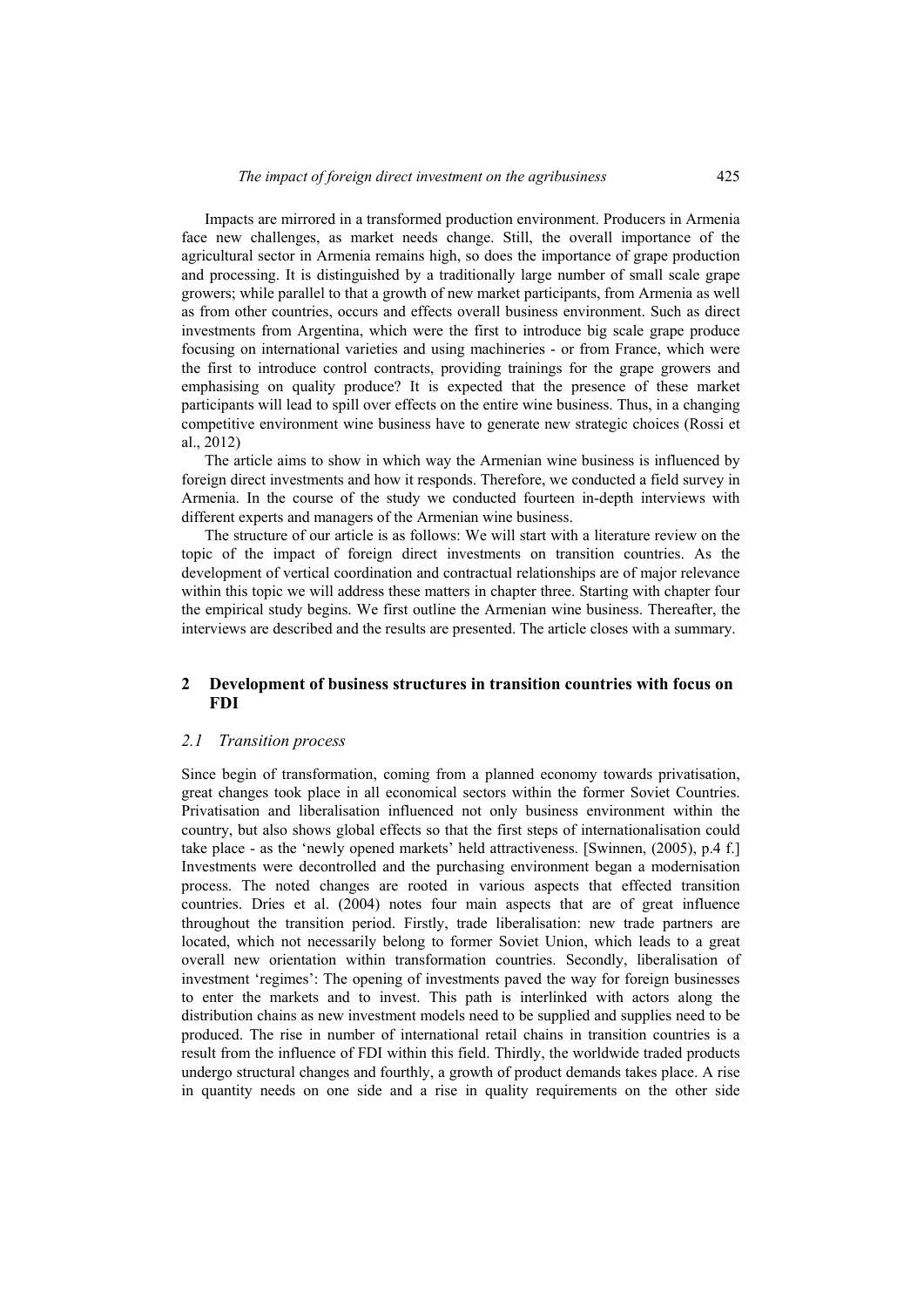occurred. It led to up new challenges for producers globally. Often quality standards are set by western markets, which influence producers worldwide (Scalera and Elezi, 2012). The resulting internationalisation can be differentiated in either a basic import/export relation between foreign and local companies, the founding of an associated company or a strong linkage between both through cooperatives in form of joint ventures or similar contractual bindings. (Stange, 2010)

Strong influences on markets in terms of modernisation and developments take place. Either new companies are founded or international companies 'export' already existing business models, which were successful in other operating countries, and try to implement their strategies in new target markets. These business models are adapted to a certain extend to new market needs, according to local demands on product categories and preferences of customers. As new models are implemented, food safety and quality requirements of international companies also are 'exported'. (Hanf and Pieniadz, 2007) Market developments and new market requirements bring major changes; according to Dries et al. (2004) to a move away from 'store by store' towards national operating procurements and a regionalisation of enforcement within a country takes place, to ease wide operating coordination for businesses. Also, wholesale dealers are preferable worked with instead of traditional sellers, which results in a favoured 'supplier system'. This way it is easier to ensure the maintenance of grown quality and safety standards, too. Also, common problems as of unreliable delivery, often due to the lack of infrastructure found, and other difficulties occurring while purchasing directly from small producers, are avoided. In addition to that global functioning logistic firms are frequently reverted to overcome supply shortages or overall delivery problems.

Overall it can be said that development of the agricultural sector in transition countries is distinguished by a structural change in different directions. In general a change is implemented in order to expand the company. Following different development strategies are found: horizontal expansion is the first kind. This type expansion takes place on the level of participants within the same stage of a value chain. Then, vertical expansions - as the second expansion strategy occurs, when a higher or lower-ranking stage in a value chain is added. The next level of expansion strategies is geographical, including FDI. The fourth form of an expansion strategy is not interlinked with the ones named above, as it is an independent level, a conglomerate that is added (Stange, 2010).

Business environment in Armenia was assessed by the World Bank 'doing business' Report. In 2011 Armenia was ranked number 48 in the list of 183 countries<sup>1</sup>. However, since 2010 it is possible to register a business electronically and the whole registration process (including issuing tax payer number) takes just a few hours. So it is expected to see improvement in Armenia's ranking. In terms of procedures (Starting a Business) Armenia is in the 6th place. On contrary, Armenia is ranked 159 in Paying Taxes, 93 in Protecting Investors and 63 in Enforcing Contracts. So it can be stated that it is fairly easy to start a new business in Armenia, but there are some challenges for operating that business.

The World Economic Forum's Global Competitiveness Report states that Armenia ranked 92 out of 142 in 2011. This ranking is stagnant during the last couple of years. Armenia has a quite low ranking in terms of Innovation (112). The business sophistication indicator ranked at 107 out of the 142 countries ranked. One important aspect explaining these low ranks on competitiveness and innovation is the quality of the educational system (ranked 97th) and quality of management schools in Armenia. The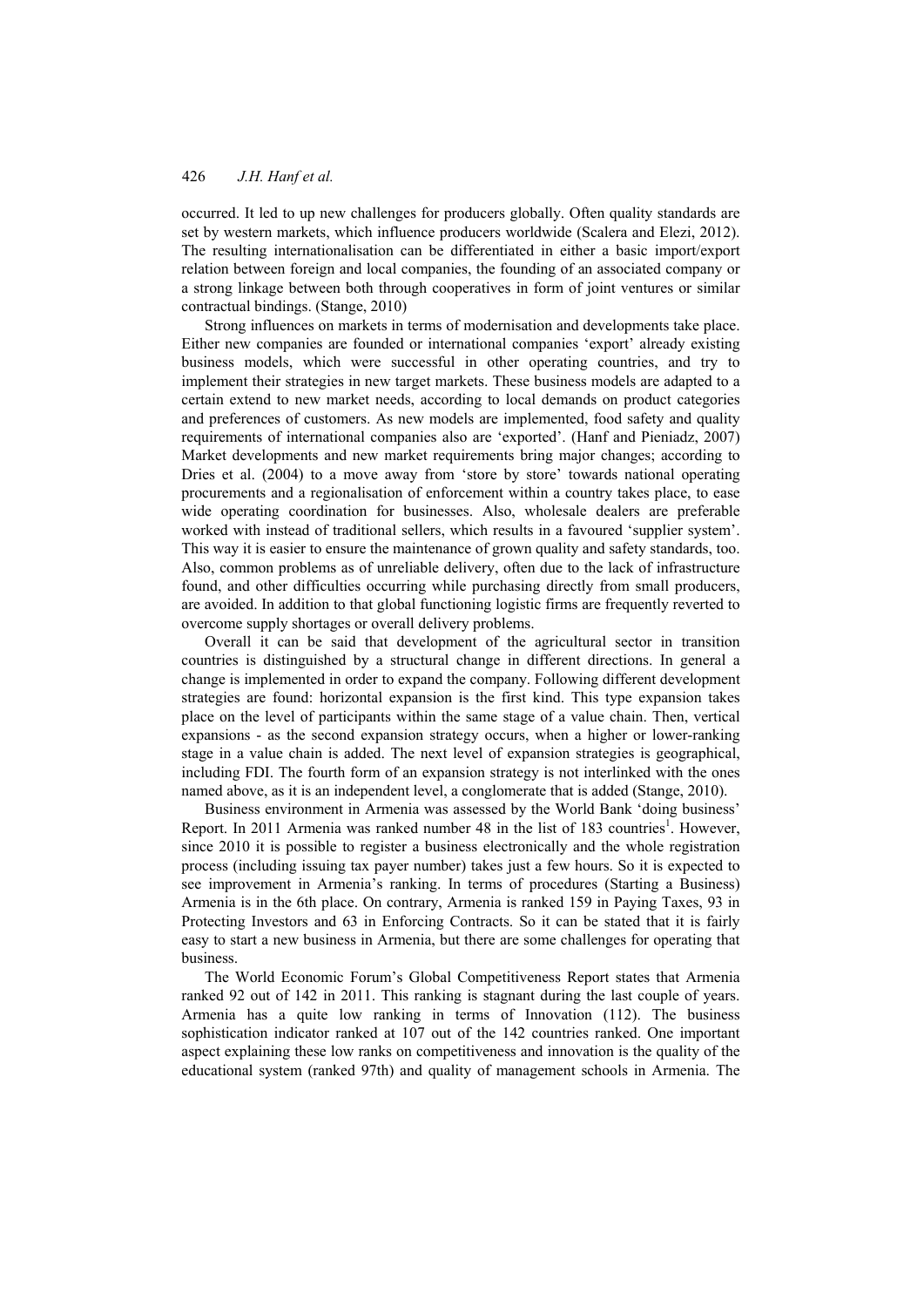rank of the quality of the management schools in Armenia is alarmingly low – 131 among the  $142$  countries<sup>2</sup>.

In general the transition process can be achieved either by a 'big bang' or more gradually (Lenger, 2008; Pusca, 2007; Tridico, 2013). The transition period in Armenia took a little longer because of conflict and closed borders with two neighbour countries. During that period issues of food security were main priority of the Government, so agricultural sector development was in the centre of donor and State programs' consideration. After the land privatisation agricultural plots were fragmented into small pieces and achieving efficiency was very difficult. The situation became harder with deterioration of infrastructure (roads, irrigation, etc.) and with increasing levels of migration. It can be summarised that the problems agricultural sector faces today are the reflection of inadequate strategies selected for the transition period.

#### *2.2 Foreign direct investment in transition countries*

FDI plays a key role of economical development, especially throughout the transformation process, when former Soviet Countries were integrated in globalised trades and investment markets (Belaya and Hanf, 2010). Although, theoretically FDI is not needed to successfully close contracts and supplier assistance programs, it "has been the most important driving factor behind these programs" [Swinnen, (2005), p.44]. Swinnen (2005) adds that it is the initiator of change and institutional innovations. Also, Vertical Coordination in agri-food supply chains is often fostered by FDI, as it helps to overcome market weaknesses, such as access to input factors. (Swinnen and Vandeplas, 2007) In the beginning stages, when FDI flows in a country, strong differences between foreign companies and local companies exist. Though, spill over effects take place and throughout the time local companies adapt and close the previous gap. (Dana, 2010; Konings, 2001; Johnson et al., 1999)

Various factors influence companies, when it comes to the question whether to invest in a foreign country or not. Two driving forces are essential throughout this decision making process. Kacker (1985) refers to them as 'push' and 'pull' factors. Both essentially linked to location factors, mainly from where the investor originates and where investments flow to. On one side push factors are found, when originating markets are oversaturated and companies face high limitations in terms of price, and expansion factors and high running expenses. Sometimes, legal boundaries are also limiting. The local market then appears unattractive, so that businesses experience a *push* away towards new markets. Pull factors on the other side, are found within attractive markets environments. Often countries of growing economy and high consumer acceptance appear *pulling* to new foreign investments. Transition countries are of high attractiveness, as the downfall of the Soviet Union and the transformation towards privatisation had opened highly unsaturated markets that were ready to accommodate new forms of businesses in terms of foreign investments. The structures found in already existing big companies can be looked at as the ideal initial situation for investments.

The Central and Eastern European Countries (CEEC) vary greatly in the amount of FDI flown in the country since privatisation. High investments are found in nations that were comparably fast in establishing reforms and easing liberalisation. Hungary, Poland and the Czech Republic belong to this group. Where else in Russia and the Ukraine the process of Foreign Investments was relatively slow. In the Ukraine this was mainly the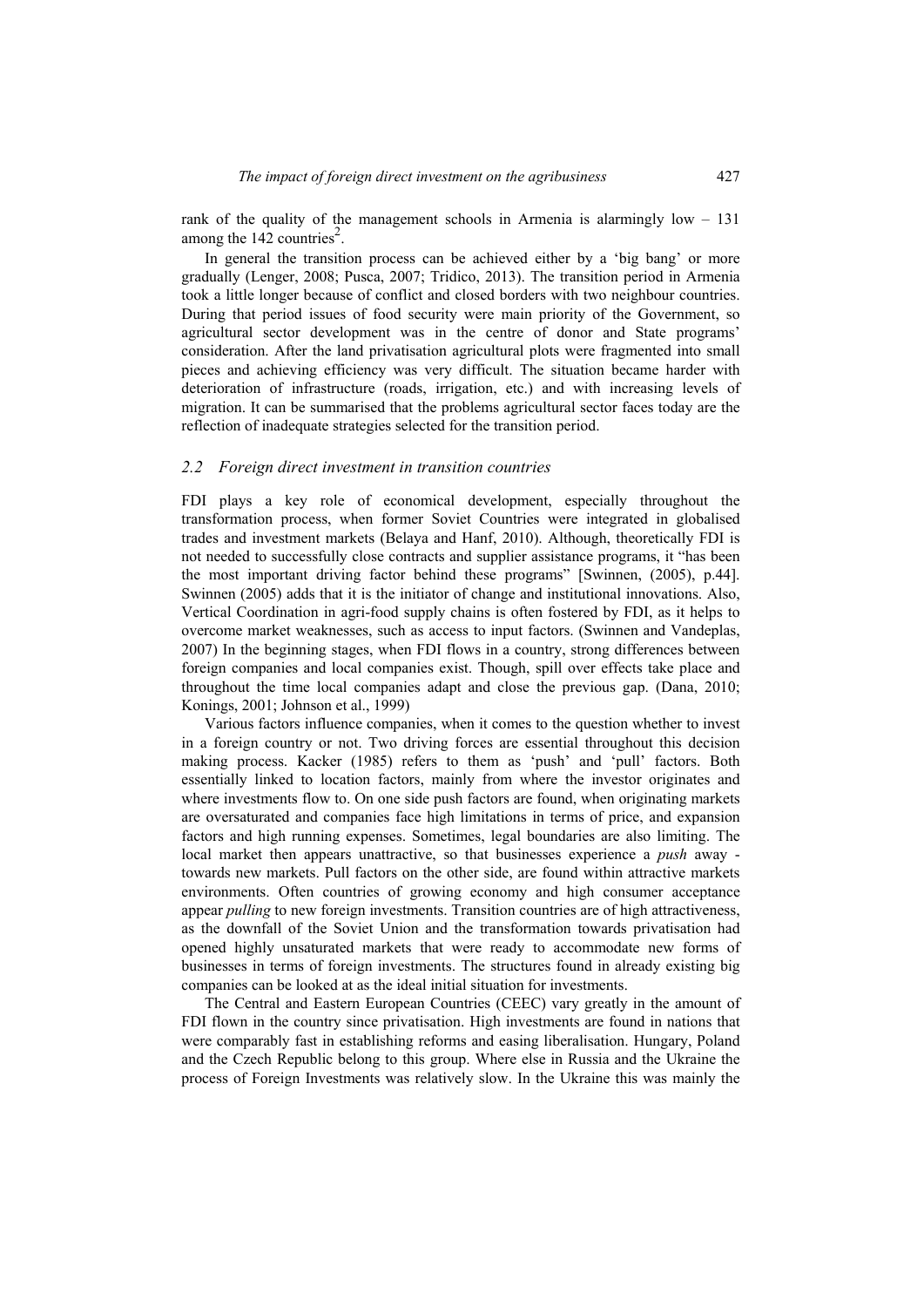case, because especially within the agricultural sector investment barriers and difficulties in the legal systems hindered or caused mal experiences. (Stange, 2010)

The Statistical Yearbook of Armenian (2010) shows that in Armenia in the period from 2008 to 2009 the total gross inflow of foreign direct investment grew from 2.132 to 2.710 Million USD. In comparison to this UNCTAD shows contrary figures that reveal an inflow in 2008 of 3.521 Million USD and in 2009 of 3.628 Million USD. In both, it shows a growing trend of receiving FDI within Armenia. A comparison to the neighbouring countries shows that in 2009 inflows to Georgia are more than twice as high and in Azerbaijan inflows almost three times as much.



Figure 1 Inflow of FDI by countries (see online version for colours)

*Source:* based upon UNCTAD (2011)

The gross inflow of FDI in Armenia to the private sector took a share of 59% in 2008, though reduced to 35% in the following year. The share of 'agriculture, hunting and related – services' took 1% of foreign direct investments gross inflows, in 2009 it reduced to 0.25%. (Statistical Yearbook of Armenia, 2010) According to estimations of experts, the share of FDI within the wine and brandy sector takes a higher share, compared to the rest of agriculture and related – services industry, and can come up to around 30%–40% from foreigners, and about 4%–10% through Diaspora Armenians. (Babayan, 2011) It leads to the conclusion that the wine and brandy sector holds greater attractiveness to foreign investors in comparison to other agricultural and agro-processing sectors.

The Statistical Yearbook of Armenia (2010) also shows the inflow of FDI by countries. The gross inflow by 2009 was highest from Russia, with 399 Mio USD, followed by France with a share of 197 Mio USD and Argentina by 48 Mio USD, leaving fifth position for the United States with a gross inflow of 23 Mio USD in 2009. Therefore, Russia can be considered most important for the inflow of FDI from Russia to Armenia. The big inflows from France, Argentina and the United States might be due to big Diaspora communities within the countries.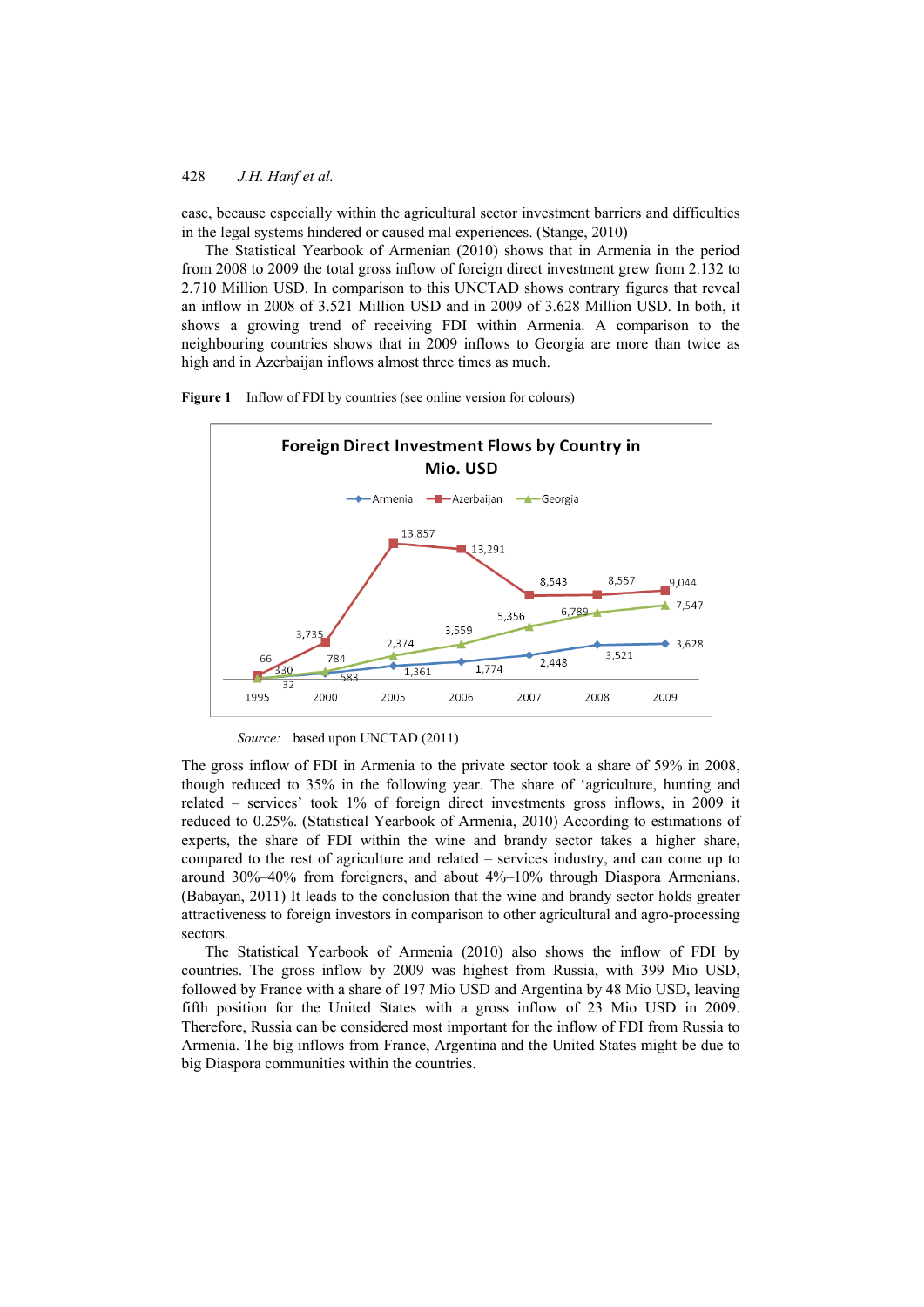#### **3 Vertical coordination and contracting**

#### *3.1 Vertical coordination*

We have shown that in many transition countries quality and quantity supply is considered as a scarce factor. Due to a growth of local and foreign investments vertical coordination (VC) is a tool of local and international players and a driving force to overcome these problems. VC interlinks the stages of production, processing, and marketing of a commodity and vertically manages it, so that "decisions about what to produce, and how much, are communicated as efficiently as possible". Nevertheless, VC was also a key factor in the former Soviet Union. (Swinnen and Maertens, 2006) The following section shows the developments of VC in transition countries.

Although, varying from country to country, to a certain extent, the structure and aims of (VC) can be generalised. VC in socialistic countries is distinguished by a maximum control from the state or 'central planning authorities' over all steps of value chains from businesses. The motives for VC vary, from political backgrounds, ensuring food security for local markets, creation and maintenance of jobs as well as the protection of rural people and the motivation of rural developments. Major difficulties appear in VC of planned economies due to central redistribution of production factors, which in many cases then lead to inefficiencies of processing and marketing of goods. The VC systems of the former Soviet Union collapsed as liberalisation of prices and trade was introduced. Also, privatisation of companies and farmers were a major cause for it. Existing value chains were no longer available and state controls did not exist or did not work properly, therefore a lack of production inputs occurred (such as feed, fertilizer and credits). Due to these factors, during transition, difficulties were faced on both sides for producers and suppliers. (Swinnen and Maertens, 2006)

VC begins, when relations between business partners are extended, going further than spot contracts and business partners begin to coordinate, interlinking processors and retailers. Also, multiple stages of vertical coordination are possible in which different levels of production linkages are coordinated. In the example of wine making it can include stages, in which rootstocks are grafted, then grape growing as well as wine processing. The most intense stage of VC can be the stage of full ownership, in which one company takes over a whole farm and incorporates it within the business. This maximum level of VC is also referred to as vertical integration. (Swinnen, 2005)

VC in transition countries often takes place at foreign and national companies. Due to globalisation international players try to implement their strategies in target markets by 'exporting successful business models'. (Gagalyuk et al., 2010). Belaya and Hanf (2010) add that this mostly occurs in collaboration with local suppliers. Often this happens when companies follow brand management strategies. It mainly effects the supply chain management, and therefore VC takes places in type of buyer supplier coordination. Swinnen and Maertens (2006) note that there is no possibility to measure the direct efficiency effects of VC, but several parameters are influenced indirectly by it. Such as a better access of inputs and on time payments. New investments are another feature that indicates efficient VC and leads to improvement of productivity, because outputs and product quality are emphasised and improved. In addition to that they state that overall "vertical coordination can be an engine of economic growth, rural development and poverty reduction" (p.11). The coordination of value chains can either be based upon trust or upon contracts, depending on the reliability of existing structures (Lyashenko,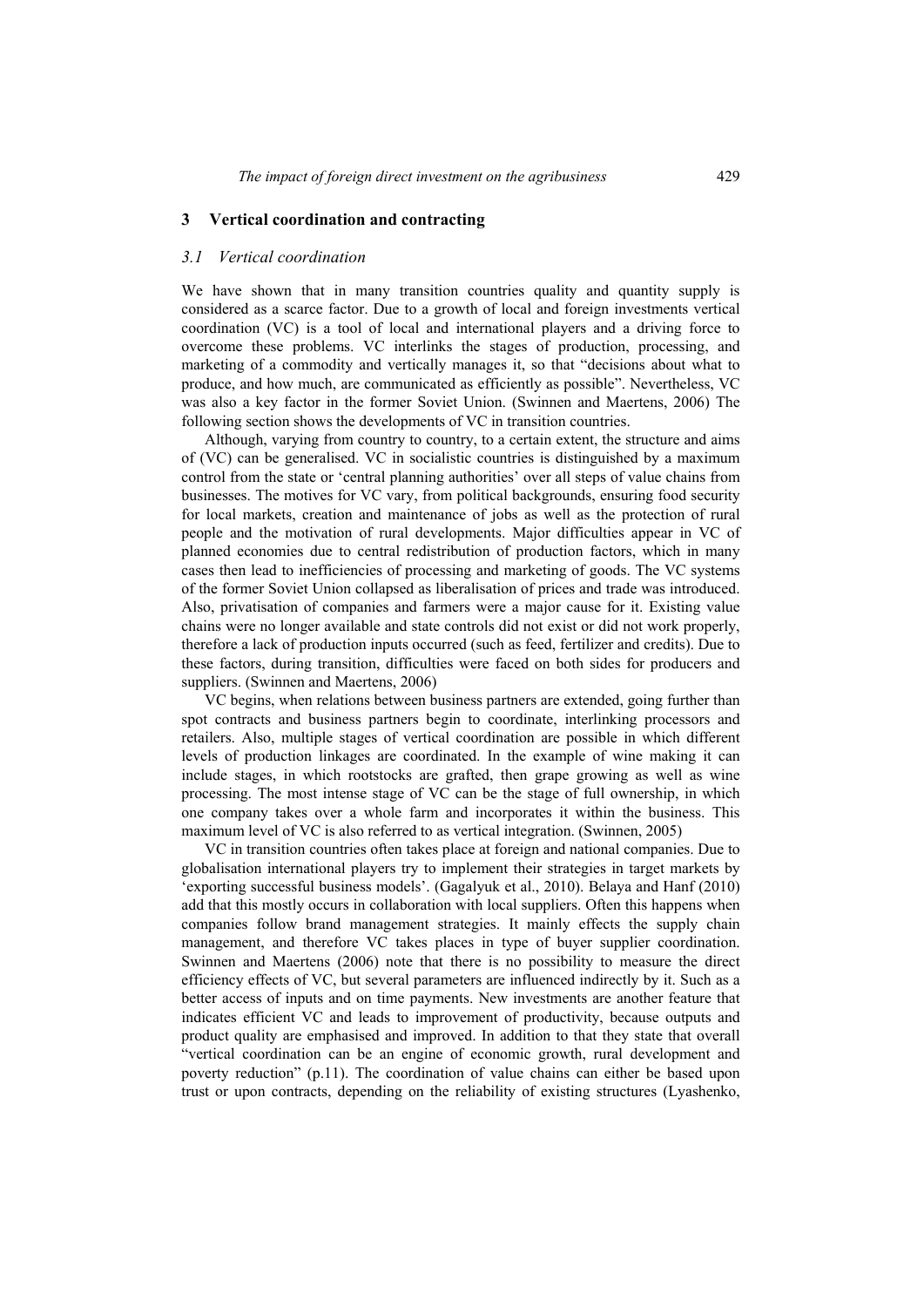2010). In VC, contracting is of great importance in transformation countries. In CIS countries the share of contractual basis working partnerships grew from 1/3 in 1997 up to ¾ in 2003. (Swinnen and Maertens, 2006) In addition to that a growth of farm ownership is noticeable from 6% to 26%, which is connected to growth of vertical ownership. Also, assistance programs are on a rise, such as physical inputs, monetary credits or prompt payments. In 2003 over 40% of producers offered farmers a type of credit support and 36% offered inputs. (Swinnen, 2005)

In Armenia VC occurs wither through full ownership or through formal or informal contracts. Farmers or farmer cooperatives do not own a winery or brandy factory and usually their relation is based on informal contracts. Very often wineries offer some contract support measures to farmers which take the form of prompt payments or agronomic services.

#### *3.2 Contracting*

The changes since transformation created a new market environment, therefore new models focussed on market based – points of views and concepts for successful strategies were needed, in contradiction to traditional methods. According to Shanoyan et al. (2010), "new agri-food systems require new models of governance structures and channel coordination and therefore need new models of facilitation of marketing linkages between producers and processors". These constraints of input accessibility and trade can be overcome by contracting. In general it is a form of agreement between the farmers and the processing industries on quality, quantity and time of delivery. A variety of different forms of contracts are found, ranging from mouth to mouth agreements to written; short to long term. Depending on the increase of influences of the buyer on farmers produce, the intensity of (VC) increases. Therefore, all contractual agreements, right after the spot contract, are referred to as VC. The most 'intense' form of a relation between a producer and a buyer is referred to as Vertical Integration, in which all steps of production and processing are integrated within the leadership of one company (Drescher, 1993).

Often contractual breaches occur, when the benefit for breaching is higher than the capital costs for maintaining the contractual agreement (Cungu and Swinnen, 2003). Also, a change of surrounding conditions can cause breaches, otherwise rational acting partners would have not agreed upon a contract at all. Especially a weak institutional system creates additional challenges for business partners to establish a relation. A combination of factors makes enforcement through courts unattractive, such as the fact that through court enforcement the only potential suitable trading partner might be lost, contractual laws are found ineffective or the verifiability of the third party is considered poor. (Swinnen, 2005) Though, the higher the private capital is involved, the lesser likely it is for a contractor to breach the contract (Klein, 1996). A different set of key elements is therefore necessary to give contracts sustainability and a basis for good cooperation. Often so called 'self-enforcing contracts' are found, in which both partners have no reasons for contractual breaches. This is the case, when costs of a contract breach exceed its gains. These forms of contracts need to be highly flexible, as a quickly changing environment, often requires adjustments of agreements. (Hanf and Drescher, 1994)

In conclusion one can say that FDI in transition countries have several effects. One – if not the most important one – is the fostering of vertical coordination. Within vertical coordination contracting as a coordination mechanism is a key element. Hence, in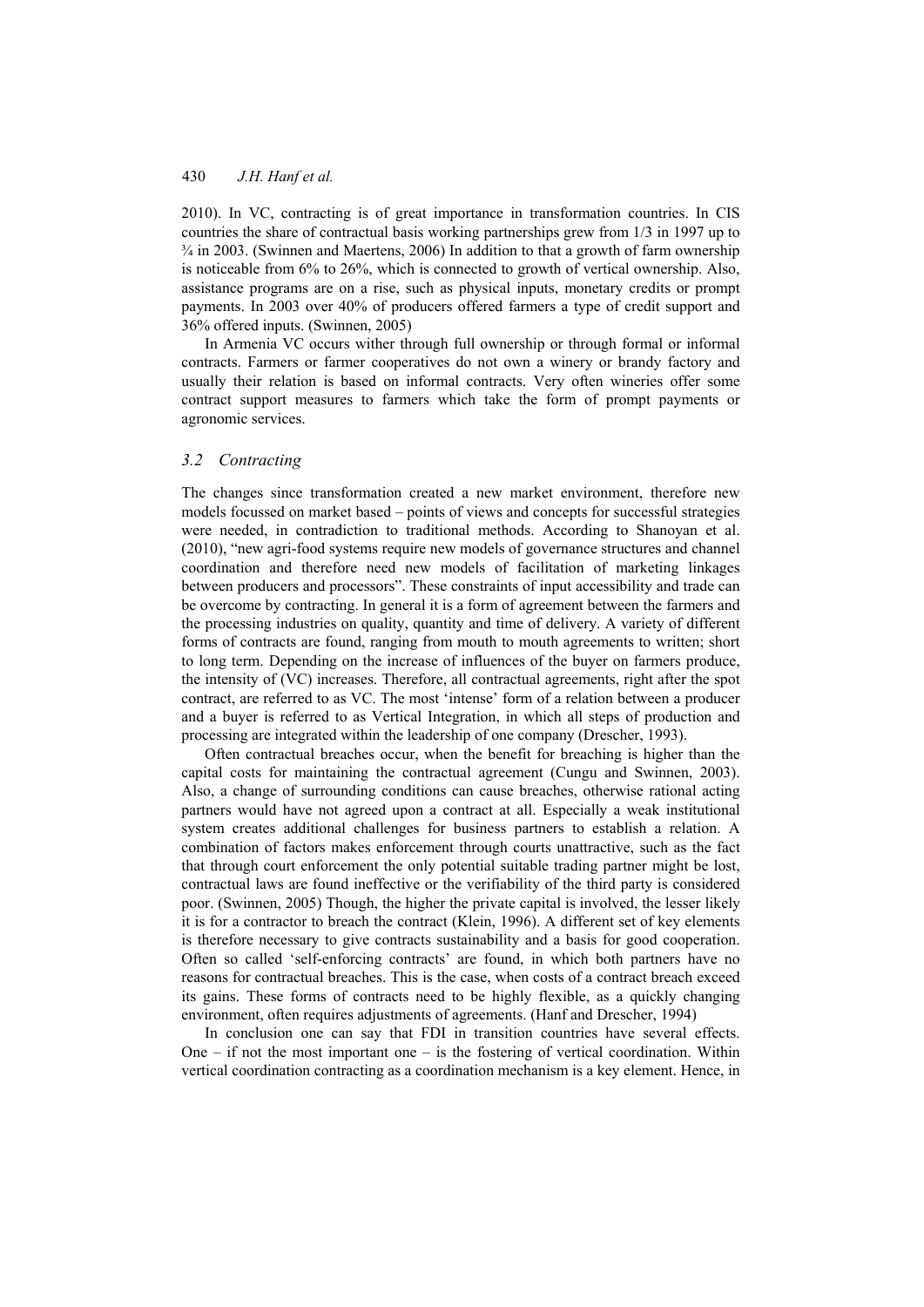the forthcoming sections we will introduce an empirical study on the Armeniean wine business analysing the described effects.

#### **4 FDI in Armenia: impact on the wine business**

#### *4.1 Overview of the Armenian wine business*

In times of the planned economy Armenia distributed most manufactured goods, such as: chemical products, textiles and others to the markets of the Soviet Union. Also great amounts of fruits and especially grapes were sold, fresh as well as dried for further processing purposes. In exchange Armenia received energy resources and raw materials as well as agricultural and food products. (Khachatryan and Oppen, 1999). During Soviet time focus was put on brandy production, where else in Georgia and Moldova wine production was emphasised. 80%–90% of all grapes produced were used for brandy production; still figures show same shares (Aramyan, 2011)

**Figure 2** Armenia's plantation sizes of vineyards (see online version for colours)



*Source:* based upon Armenian Wine Producers Association (2011)

As one of the earliest Soviet Republics in Armenia private farms were dissolved and integrated in the big 'ararat wine trust' starting around 1920. Later this trust established within Russia and the Ukraine a net of wine processing firms. The changes resulted in a growth of viticulture area to 16.300ha in 1940, 104.800hl of wine and 6.600hl of brandy were made at that time. (FAO, 2009; Robinson, 1999) The growth continued after the Second World War as vines were planted on fallow land and specialised collective farms were founded. In times of the Soviet Union Armenia had around 35.000ha of vineyards. During 1985 in Moscow, Mikhail Gorbachev started an anti-alcohol-campaign, which leads to wide destruction of vineyards (also fruit plantations that were used for spirit production) (Scannell et al., 2002). Also, a rise of cost for vine plantations and a wide disappearance of the 'bulk purchasing system' were cause to the decrease. (Gasparyan, 2003). At the time, when the Soviet Union fell, producers faced difficulties in adapting to privatisation and newly emerged markets. Many vineyards were replanted with wheat's,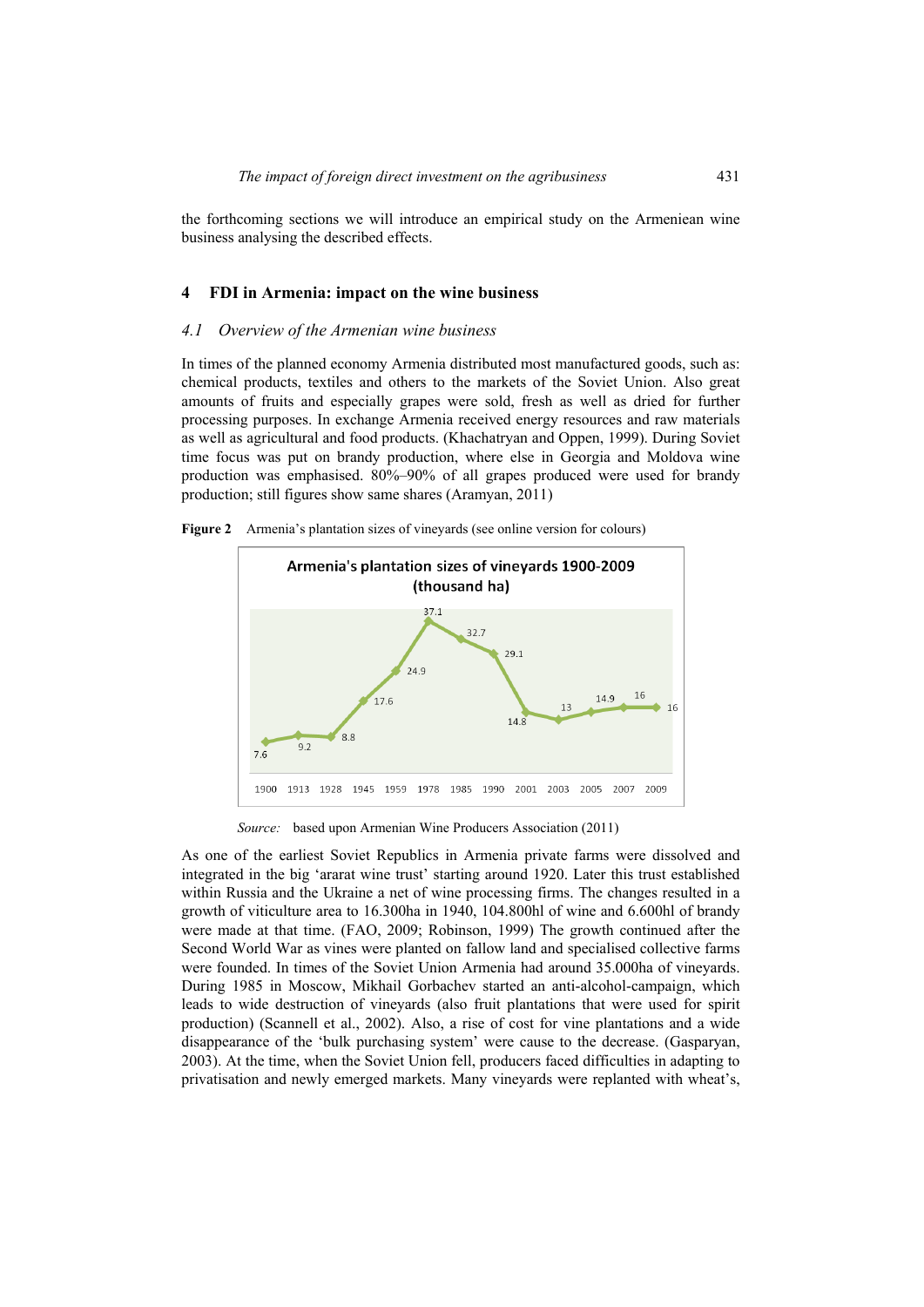many wine growers as well as wineries completely stopped production processes. This development in the wine growing sector is mirrored in the total plantation size of vineyards and the output of processed brandy and wine.

During early 2000-s the sector started to grow slowly. However the main driver of the sector was mainly brandy production. Around 90% of the grapes produced in Armenia are processed to brandy. The Armenian brandy is of world wide high reputation and has great shares of the exports that make 80% of the 'processed exports' (USAID, 2010). There is a noticeable increasing trend in brandy exports since 2001 (Figure A3) that was interrupted by 2008–2009 financial crisis consequences. This decline, however, had a limited duration. According to Aramyan (2011) for now, around 30 wine factories exist in Armenia in addition to many small home made producers. Thus the grape/wine and brandy sector is one of the vital segments for employment and economic development in Armenia.

Several factors are still limiting Armenian agriculture and grape production, such as a limited access to production knowledge and poorly trained workers (WorldBank, 2006; USAID, 2010). According to Mkrtchyan (2011), the difficulties within Armenia are located in several areas. Education as a key element still struggles with outdated books, little practical experiences and is distinguished by very theoretical approaches. The lack of specialists for key wine-making positions, such as wine maker or laboratory specialist, obsolete wine making equipment (some of it left from the Soviet times) and production and quality control systems that do not correspond to the international standards create additional obstacles for the sector development. Another not least important hindering factor is infrastructure.

Especially in Armenia's villages the infrastructure, such as poor road conditions, deteriorated telecommunication and run down water and canal systems are basic issues. Irrigation is deteriorated, too. It has great effects on overall outputs, so investments in this field are highly necessary to improve productivity (World Bank, 2006). In the field of grape production, cost competition for export markets is not possible, too. Armenia is on the same production-cost level as other New World Countries like Chile, still qualities are much lower. (USAID, 2010) In addition to that Mkrtchyan (2011) mentions that in many cases farmers sold their goods, without paying notice to input prices and ended up with profits lower than input costs. Quality wine production faces difficulties. It is a big issue that needs to be overcome on local markets as well as in terms of trade. Often it is rooted at farmer side, as focus still is put on high yields. (Harutyunyan, 2010; Keushguerian, 2011; Samvelyan, 2011) Another reason for this is that most of the grapes are purchased from farmers; therefore it is more difficult to set standards and to control them. (Keushguerian, 2011)

Therefore, most of the grapes grown are used for brandy produce. Viticulture is not set for wine grape growing; strong investments are needed in this sector. Wine production often is based upon a 'cheaper grape', which does not interest brandy makers. Also, because brandy sales are more profitable, producers are financially stronger and can pay higher prices. (Aramyan, 2011) In fact, many companies are distinguished by a diversified production, often keeping spirit production to ensure incomes and to be able to afford wine production as a sideline. (Alexanyan, 2011; Manaseryan, 2011) USAID (2010, p.13) summed up the issues of the Armenian wine industry and stated that its only hope is 'to complete an overhaul from top to bottom'. As far as producer's attitudes and will to implement changes exist, a period of 10–15 years to reach competitiveness is estimated. The World Bank (2006) states that investments can be a driving force to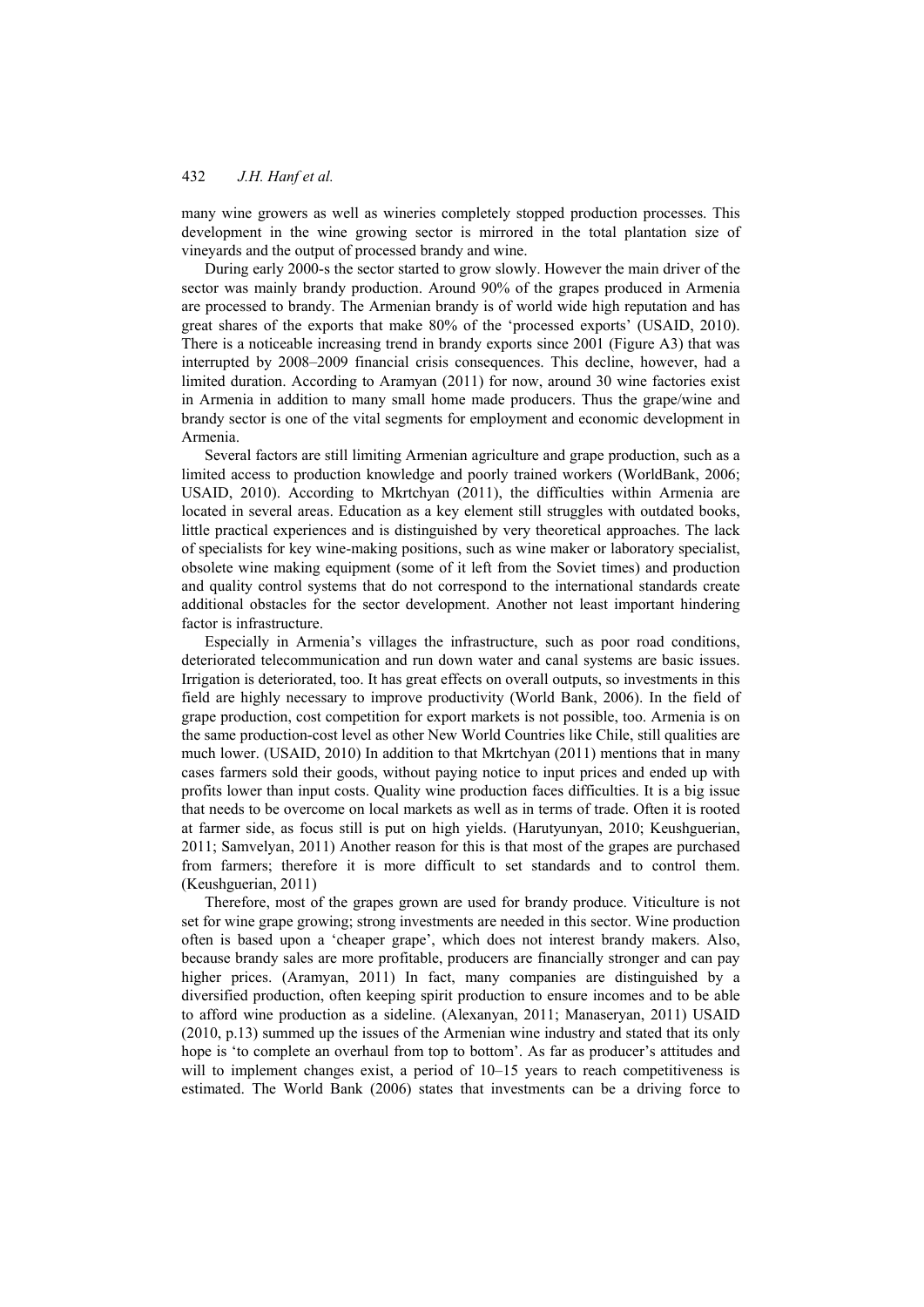implement changes. This can take place through an improvement of Vertical Coordination, insurance of well working services to farmers and producers and enhancement of technological use to strengthen productivity and eventually extend markets. Also food safety and quality need to addressed.

#### **5 In-depth interviews and empirical results**

#### *5.1 Sample and interview description*

The interviews were conducted throughout a field research in Armenia from 18th of April to 2nd of May 2011. The methodology is based upon Gagalyuk and Hanf (2009). They were carried out in Armenian, and then translated into English and German, as well as in English and German directly<sup>3</sup>. In order to ensure a wide range of opinions and perspectives interviewees were chosen from different branches of the wine and brandy industry. Three sections of interviewees can be divided:

- Medium sized producers: two medium sized producers interviewed are located in the country side near Yerevan; they focus on wine and brandy production. Both businesses are set within a village community and are distinguished by close work with village farmers.
- Big scale producers: six big scale producers were interviewed. Two of the interviewees work for the biggest brandy producers of Armenia, the other four works within companies that diversified their production, not only focus on wine, brandy and sparkling wine production but also are active in other agro processing sectors. Their statements mirror the perspective of capital intensive investments.
- Experts: five experts were interviewed. They work in the field of consultancy, associations and international organisations that have experiences within the field of wine production and marketing.

The interviews were conducted mainly within Yerevan, as many producing companies as well as experts are located in the centre town. In addition to that interviews with the medium scale producers and two big scale producers were conducted in the regions around the capital, too. The interviewees were asked open questions. Depending on their profession and the field of work, focus was put on different aspects, to gain deeper insights within the subject. The questions were set in different sections:

- 1 they were asked about the role of FDI and its influences on the wine and brandy sector
- 2 they were asked to describe the extent of vertical coordination i.e., contractual agreements and lately developments of contractual relations.
- 3 focuses was put on the role of external and internal facilities to overcome overall constraints within the sector.
- 4 interviewees were asked whether changes in demand are mirrored within the plantation of varieties planted and about their opinion on international varieties.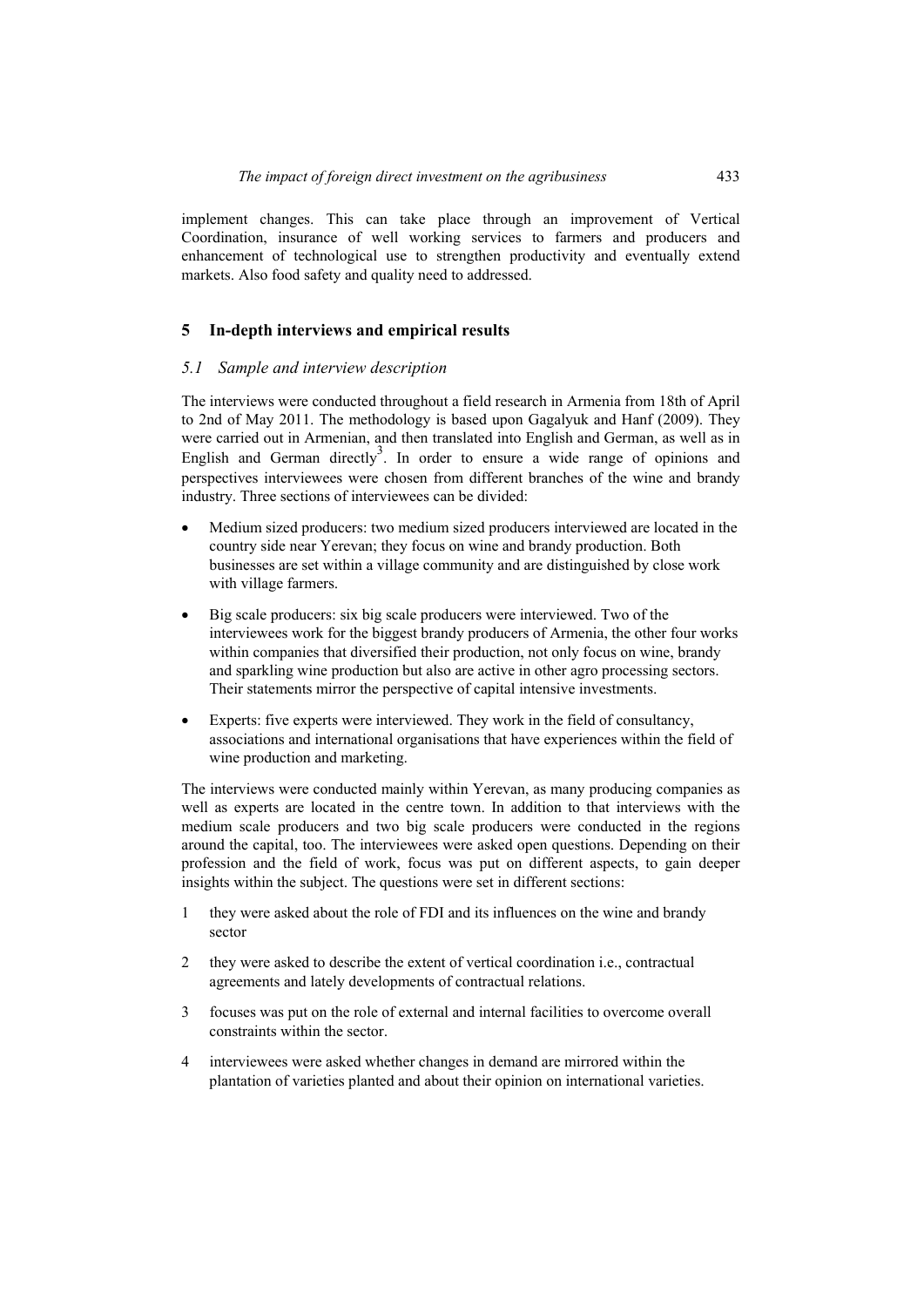#### *5.2 Empirical results*

## *5.2.1 FDI in the sector*

The inflow of FDI in the wine and brandy sector is, according to estimations, much higher than in other agricultural and agro-processing fields. This share leads to the expectation that influences must be recognisable within Armenia. Interviewees therefore were asked about local and international driving forces within the wine and brandy sector.

In general, Babayan (2011) sees only few examples of the influence of FDI on the entire agricultural sector - mainly in the processing sector, such as juice, wine and brandy. Many Diaspora are located in Russia and from there invest in Armenian businesses. A main reason for this sees Babayan (2011) in the good reputation of Armenian goods and the high prices they get, especially on the Russian market. Overall the level of FDI on Agro-businesses and the wine/brandy sector are difficult to measure. According to Babayan (2011) there are many ways to reallocate money. Especially when a company is founded through FDI, there is an option to repay VAT later on. Therefore, many Armenians are interested to invest and try to make use of this tool, by channelling investments through other countries, such as Russia, and from there sending money back to Armenia.

Melkoyan (2011) from Yerevan Brandy Company divides the influences from FDI in two sections. According to him investments from Russia and Diaspora Armenians are comparable to investments of Armenians in the country, as business methods are similar and overall there are only little differences. Investments from other countries, such as from Tierras de Armenia or Pernod Ricard exist but take only a small share in comparison to overall investments.

Babayan (2011) estimates the share overall share of foreign investors lower than the share of investments through Diaspora Armenians. Though, expects it to be higher in the wine and brandy sector.

Keushguerian (2011) underlines this, as he states that a great share of investments within Armenia is done by Armenian, either Diaspora or wealthy local ones or foreign development organisations. Armenians have a strong affinity to their country and their investments are often distinguished by emotional binding and the interest in receiving high reputations within the community. He believes that the most important Foreign Direct Investment was done by Tierras de Armenia, through Eduardo Eurnekian, whose family originates from Armenia. Esteva (2011) adds that they were the first to introduce big scale grape growing, introducing new standards, such as setting up vineyards that meet requirements in order to accomplish a mechanical harvest.

Apart from that a great share of foreign money comes from Russia. Keushguerian (2011) also names the example of Pernod Ricards investment from France to the Yerevan Brandy Company.

The investments through Armenian businessmen are also found in the example of Armenia Wine and Yerevan Ararat Wine Factory. Though, both owners have in addition to the beverage industry other businesses ranges of sectors. In case of Yerevan Brandy Company, the owner also owns a Brandy factory in France (Babayan, 2011). Also, Yerevan Ararat Wine Factory is 100% owned by an Armenian oligarch. Armenia Wine is the first company that started with such high investments in that field of wine making.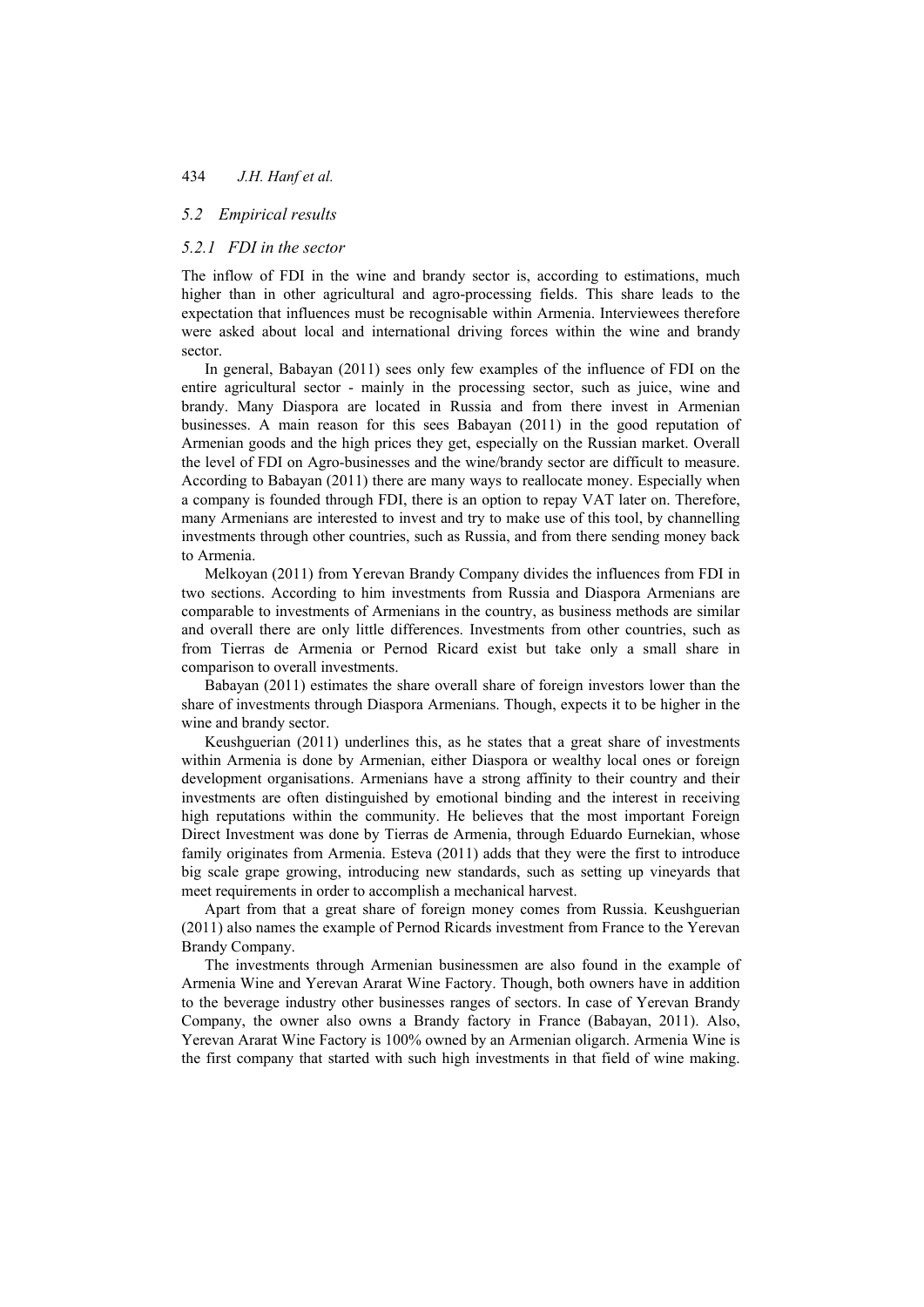Their overall goal is to make wine according to European style and quality. (Alexanyan, 2011; Khachatryan, 2011)

Mkrtchyan (2011) sees high potential in these investments to overcome overall problems of the wine sector. Especially from Diaspora, since they bring an understanding of the language and the culture as well as financial aids to support a fast development.

Mkrtchyan (2011) describes the overall reaction of Armenians towards foreign investors as very positive. She believes this is because of the general focus on successful business making Armenians have. Another aspect, according to her, is the fact that positive experiences with foreign investors, such as Pernod Ricard, are widely known. Period's work can be looked at as a 'model project'. This supports the positive attitude of locals towards them. Mkrtchyan states that generally Armenians might be 'stubborn' towards something new and modern, but throughout generations this issue is overcome.

This leads to the conclusion that: Most of the inflow of FDI originates from Diaspora Armenians or from investors with personal linkages to Armenia. Also, due to the reason that companies can pay VAT later on, when founded through FDI, it is most likely that great amounts of it are channelled through Russia, too.

The overall effect of FDI is considered positive, within society and for overall developments. Constraints still exist, but examples show that interest of investors exists and function like a role model, introducing new standards and helping to overcome existing difficulties in the long run.

#### *5.2.2 Vertical coordination and contracting*

The next questions are based upon the fact that grape purchases within Armenian wine and brandy making are very important. Interviewees were asked to describe the agreements between grape growers and processing companies. Further on, they were questioned whether they notice any changes within these agreements, if so in which way, and how far the presence of FDI has any influence.

Interviewees report a consistent contact with grape growers. Trainings are not common, but financial assistance is given in many cases. Also, checks in vineyards are undertaken right before harvest. Many producers report that they are satisfied with the grapes quality, so they do not see any need for further improvements or additional trainings. On the other hand, some report that trainings and controls are an essential tool; as well organised and done work eases the work load throughout harvest time and reduces basic problems. (Manaseryan, 2011; Samvelyan, 2011)

According to Keushguerian (2011) as far as most companies refer to contracting, it is all artificial and proper, contractual agreements hardly exist. The only exception is Yerevan Brandy Company (owned by Pernod Ricard).

Melkoyan (2011) states that Yerevan Brandy Company works with 5.200 contracted farmers. The contractual agreements are control contracts. Contracted farmers are offered inputs for free; they themselves have to follow set standards, for pesticide use etc. Also, time of harvest is set by them, especially to organise the time of grape delivery, so that only little waiting time for further processing takes place. The quality of the delivery is controlled, by taking samples. If standards are not met, or farmers are found cheating all grapes are returned to them. He adds that vineyards are controlled regularly from consultants, located in the different wine growing regions of Armenia. In addition to that, farmers are trained and advised by experts who received their knowledge abroad. As an additional appeal, annually the most successful farmers (10–15 people) receive a price,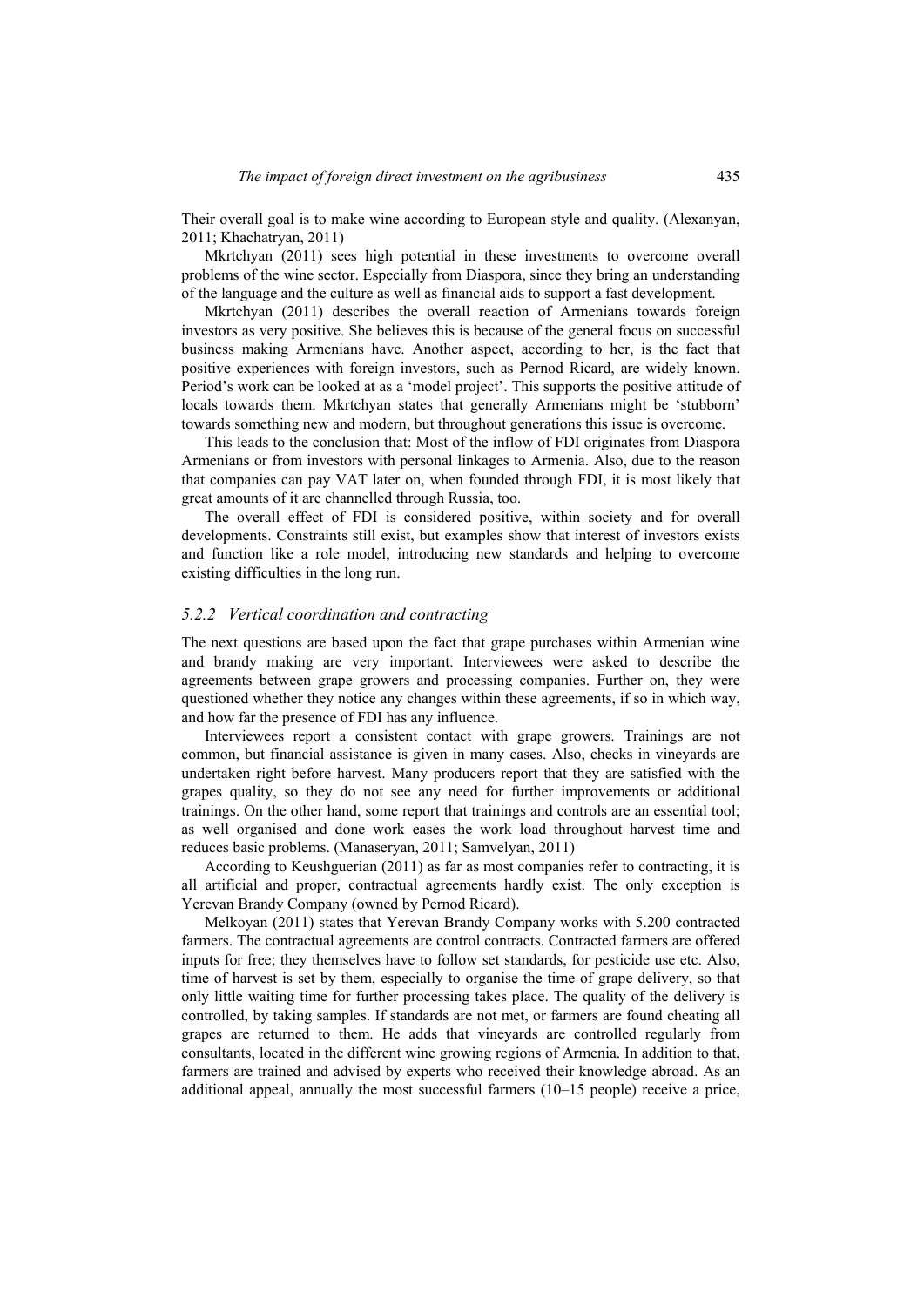usually a tour to the cognac region of France. The overall influence of Pernod Ricards is shown firstly in the ten times value growth, since the procurement. Secondly in the fact that they were the first to set standards in business collaboration, thirdly in the effect those competitors try to copy their models and entice partners away.

Also, Yerevan Champagne Wine Factory works with contractual agreements and provides farmers with prepayments after the contracts are signed, in order to support them financially in purchasing new inputs. They undertake controls of sugar content and colour, when purchasing grapes. Grapes are procured directly from farmers and are processed at processing branches, located around main grape growing areas of Armenia. Prices are not set prior to harvest. If the grapes do not meet the standards, they are sent back as well. In order to ensure fully ripened grapes, technologists are sent to the vineyards upon the ripening process. The contractual agreements are set annually and Martirosyan (2011) believes that the knowledge the farmers have about grape growing is already very high, so there is no need for additional trainings.

Yerevan Ararat Wine Factory uses contractual agreements, too. Since they do not have own vineyards, throughout contracts they can ensure the delivery. Contracts are reset annually. Also in this case contracts are not written, though farmers can be ensured (trust-based) that their produce is procured, as long as quality standards are met. Financial aid is given to farmers in order to improve production methods, but no special trainings are given through an agro-manager or a similar position. Khachatryan (2011) underlines, that in case quality standards are not met, the produce is returned to the farmer. Farmers are paid directly, without time delay.

Still, most agreements between farmers and producers are, long time established and trust based (Manaseryan, 2011; Samvelyan, 2011).

The issues of not obeyed contracts are also found in Armenia. Previously written contracts were set, but were not followed. Due to this great mistrust was built upon farmers. At the end of the Soviet Union new producers entered the market. The issue of quality, especially for many start-up companies was a big problem. Nowadays, the issue is about to be overcome and few companies, like the Yerevan Champagne Company, set positive examples for the industry. He sees in this form of contractual relation an overall positive effect on producers and from the total production, other companies try to adapt the methods. (Babayan, 2011)

Another factor that was overcome because of the support of foreign market participants was within grape purchasing, as prices are a major issue, too. Mkrtchyan (2011) reports of cases, when farmers lacked market knowledge, so they ended up selling their prices at prices that covered production costs only or even lower. In this case foreign market participants helped, as they raised prices. This way they ensure that contractual relations with farmers can be set on long term basis, without ruining them and loosing contractual partners in the long run.

Often, companies find themselves cooperating with a huge number of small scale producers, since average sizes of grape producing units are still low. This complicates coordination between producers and grape growers strongly. The importance of cooperatives is very low. Cooperatives in the fruit growing sector and wine growing sector exist. They started to purchase inputs together, too. Though, economical crisis set their development on a hold. Apart from this cooperatives are lacking. Esteva (2011) states, that Tierras de Armenia (as the first big scale grape producer) approached processing companies and offered collaboration. Since small scale farming is a main source of rural income so not to neglect political pressure on small producers in this field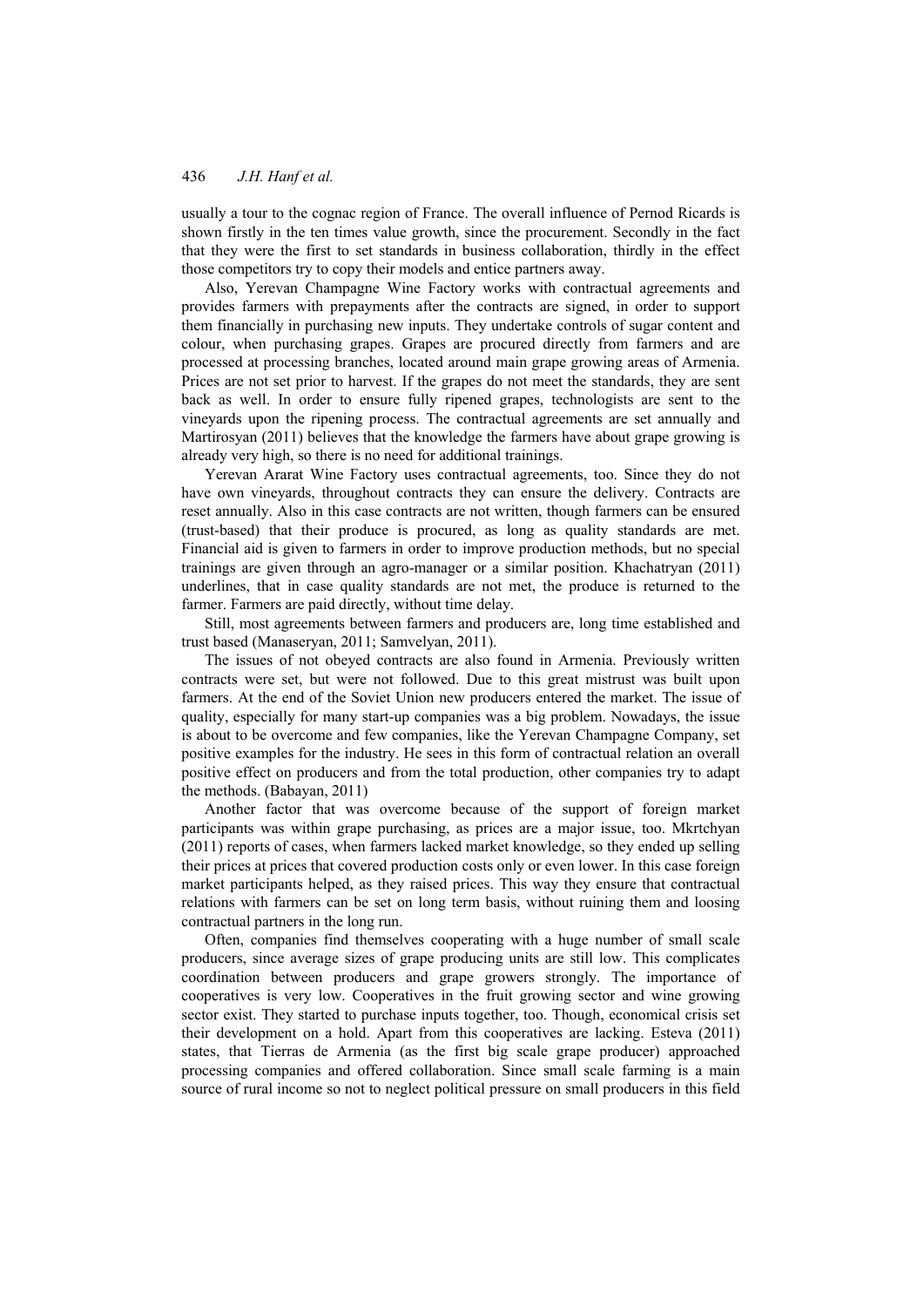is high. Also, they experienced unwillingness of producers to enter compulsive contractual relations, not even for one year. (Mkrtchyan, 2011)

The market up to now is determined by grape purchases. Prices are set shortly before harvest by the two biggest companies acting on the wine market of Armenia: Vedi Alco and Armenia. Quality is not considered in this case, as focus is put on volumes. There is no existence of extra payments for high quality produce. In his opinion this is the foundation of the issue, as long as there is not rise in demand of high quality grapes and varieties, no change will occur. (Keushguerian, 2011)

This leads to the conclusion that: trust based – contracts are still most common in Armenia. Though, examples show the development towards more intense types of contractual cooperation between grape growers and processors. The market entry of Pernord Ricard, through Yerevan Brandy Company, can be considered as a stepping stone that introduced strong contractual relations to the country. They set standards and are the first to introduce trainings for farmers, emphasising in quality produce. Other contractual agreements found, can be considered to a certain extent, as a result of this.

#### *5.2.3 The role of external and internal facilities*

The legal framework, in its current existence, does not really have an influence on quality of the wines. It does exist, but is hardly followed in reality. Keushguerian (2011) believes that quality insurance can more likely be maintained by forming private associations, which inner organs are in charge of quality controls. The role of certification is similar difficult to the role of the legal framework, as certifications exist, but can easily be falsified.

Manaseryan (2011) emphasises the importance of maintaining quality insurance internally, especially because his company has set as a family business. He himself or his father are personally present throughout all steps of production to control maintenance of hygiene. Also, wine quality is tested within the company, as they own a laboratory. In addition to that quality controls are undertaken right before harvest in the fields, to check whether grapes are ripe yet.

Armenia Wine even has own distribution networks, to overcome difficulties. In addition to that storage facilities are set at the company ground as well as in bigger cities, from where villages can be accessed more easily. (Alexanyan, 2011)

Yerevan Champagne Wine Factory follows ISO standards and has certified production lines. Internal labs exist for local markets, but to ensure neutrality external labs are used as well. Within the internal quality controls, also experts check the vineyards the quality and ripening grad of grapes, before harvest. Generally, states Gagik (2011) almost all processes are undertaken within the company. Already negative experience (within distribution), price saving, efficiency and the fact that it is easier to control are the reason for that. (Martirosjan, 2011)

Khachatryan (2011) from Yerevan Ararat Wine Factory adds in addition to the fact that they also have their own laboratory that new workers undergo several trainings in different departments of the company, as their own training method.

Simonyan (2011) from Areni mentions that government visits the winery annually, in order to keep up assurance of compliance. Other than that, everything is done by the owner's individual responsibility. He emphasises that through the state, the 'certificate of origin' is given, which is of importance to export to Russia.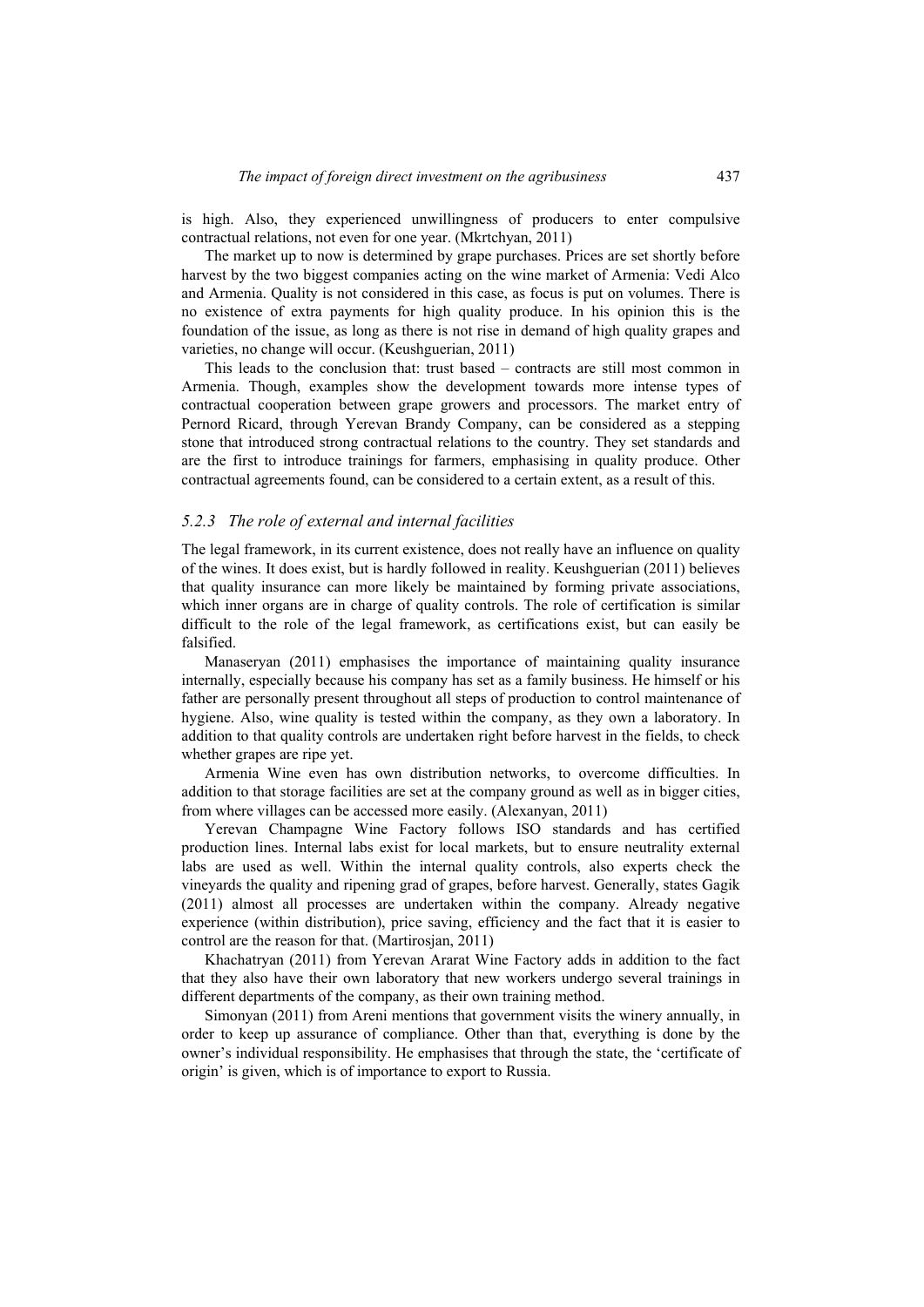Other than that Samvelyan (2011) adds, that in comparison to Georgia, where the states interest is put on wine production, in Armenia, the state focuses on brandy produce. Currently the state only controls certain amounts of production, though the greater control and quality control needs to be undertaken internally. In his opinion state controls are rather a side effect. Also, associations exist, but up to now are not of great importance. They still need to develop further.

Babayan (2011) points out that there are no real controls through the state on wine production. Controls only take place, when there is a complaint. Currently these controls only exist in written form, but through this corruption can easily be overcome. Another issue is the fact that many inspectors are poorly trained and lack knowledge. He sums up the issue of external services. Overall distribution and logistics is difficult and often, when company is in its initial stages to start up production, at the same time they try to include a logistic unit. This is, because external companies exist rarely or are costly. In addition to that it is very common that big producers of beverages also have their own integrated lab, as again external ones are costly, time consuming or not very reliable.

This leads to the conclusion that: The external facilitations and services available in Armenia appear overall poor. Controls through state exist, but do not play an essential role in quality assurance. Therefore, in order to ensure smooth quality controls as well as distribution, companies are forced to introduce internal facilities or vertically integrate existing systems (such as logistics) within their company.

#### *5.2.4 Grape varieties*

Armenia's markets are developing and besides traditional import and export partners from the former Soviet Union, new trade partners enter, too. Because of that, interviewees were asked whether these changes are mirrored within the plantation of varieties planted and about their opinion on international varieties.

Samvelyan (2011) emphasised, that in his opinion the future of Armenian wine is rooted in local varieties; especially because international varieties are found all around the world and are well established within global markets. He does not believe that Armenia has a chance to keep up with these developments, therefore should focus on current trends: the interest of customers in tradition and tradition varieties. He believes that also within the desert wine sector a niche is located. Harutyunyan (2011) approves this by underlining that these 'spiritual values' are a trend. Especially because of latest findings, that proof that Armenia is the birthplace of wine. Nevertheless the danger is located within neighbouring countries, as many of them claim the same. He believes that whoever manages to use this best will win the markets. Also, within former Soviet markets the traditional varieties are of great importance, as they are well established and recognised. Still, he agrees that within quality orientation of customers, international varieties do gain importance. Alexanyan (2011) describes the dilemma, as so far international varieties are not of great interest for most farmers, but of great interest for companies. So far, prices are high on this produce, but try outs were successfully undertaken already. To overcome this matter they plan to introduce contracts, to promote cultivation of international varieties.

Tierras de Armenia even started tryouts of 26 international varieties in addition to local ones and brandy varieties. Quality production and plant quality is their aim and therefore French varieties turned out to be very successful. During the interview Esteva (2011) also mentioned another major issue of local varieties: There is a non-existence of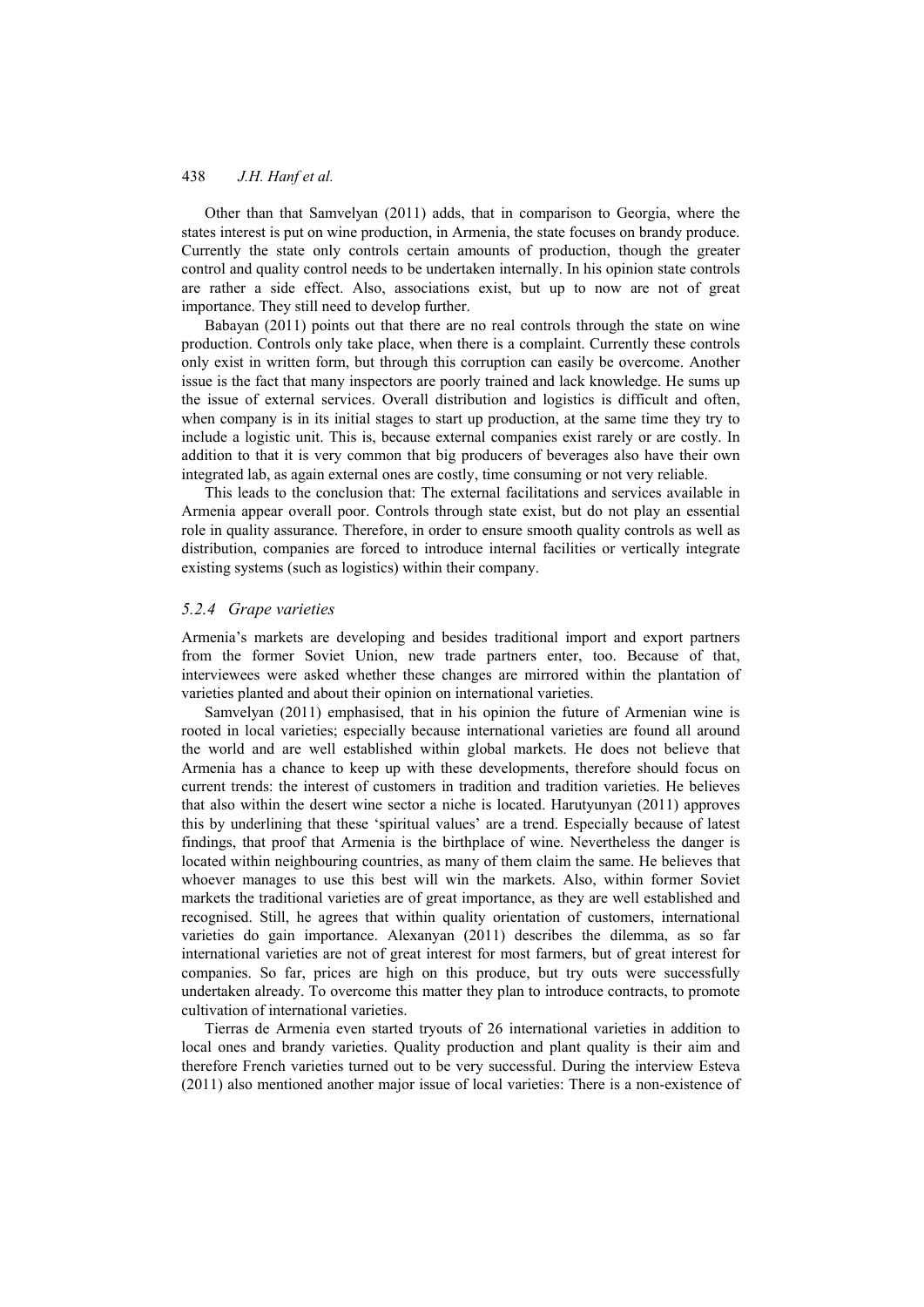local varieties with grafted rootstocks, as there is nobody available to do so within Armenia. The non existence of phyloxera resistant rootstocks is a subject that places Armenia behind other countries, even in Russia and Georgia one can find grafted plants. This lack, according to him, is rooted in overall out-dated, old fashioned technologies of Armenian wine making, and the lack of knowledge and certain stubbornness, towards new methods and techniques among people.

This leads to the conclusion that: The answers are quite contradicting and show the two sided bearings on that topic. On one side producers believe in the chances of international varieties to grow successfully in Armenia and open new markets as well as to meet the needs of Armenian wine drinkers, too. On the other side producers and experts believe that Armenia's chances are rooted in traditional varieties. They believe that these fill a niche, as Armenia would not be able to compete internationally with new world countries on quality and price level. Nevertheless, phyloxera is a present danger as Armenia's varieties are none grafted, so producers need to address this fact, when focusing on local varieties.

#### **6 Summary**

International influences are of great importance in transition countries as they move from a planned economy towards privatisation. Challenges emerge, but also offer new chances for former market participants to overhaul previous economic activities as well as for foreign investors to enter new markets. Major constraints are widely spread within the Armenian wine and brandy sector; nevertheless it is at a turning point.

Many grape growers and wine producers still struggle to meet constant quality and quantity demands. Often it is rooted at farmer side, as focus still is put on high yields, as overall production costs are quite high. From consumer side prices are still an issue, too that increases the demand on low cost products. Also, standards are not existent or hardly maintained. Processors find themselves cooperating with a huge number of small scale producers, since average sizes of grape producing units are still low. This complicates coordination between producers and grape growers strongly and adds up to production costs. Nevertheless, Tierras de Armenia as a foreign owned company, by Eduardo Eurnekian, is the first to introduce big scale grape production, focusing on the use of machinery and growing international varieties. Though, quiet new to the market, they are expected to affect production environment greatly.

Overall, arrangements between farmers and producers are mostly based – upon volume agreements, often not including quality criteria. Mainly they are trust based, but few contractual relations exist, too. Pernod Ricard, through Yerevan Brandy Company, was the first to introduce control contracts. They set standards and introduce trainings for farmers, emphasising on quality produce. Other contractual agreements found, can be considered to a certain extent, as a result of this. It is expected that further spill over effects will take place. Most of the inflow of FDI originates from Diaspora Armenians or from investors with personal linkages towards Armenia, but other international investors are present, too. The overall effect of FDI is considered positive, within society and for overall developments. Constraints still exist, but examples show that interest of investors exists and difficulties can be overcome.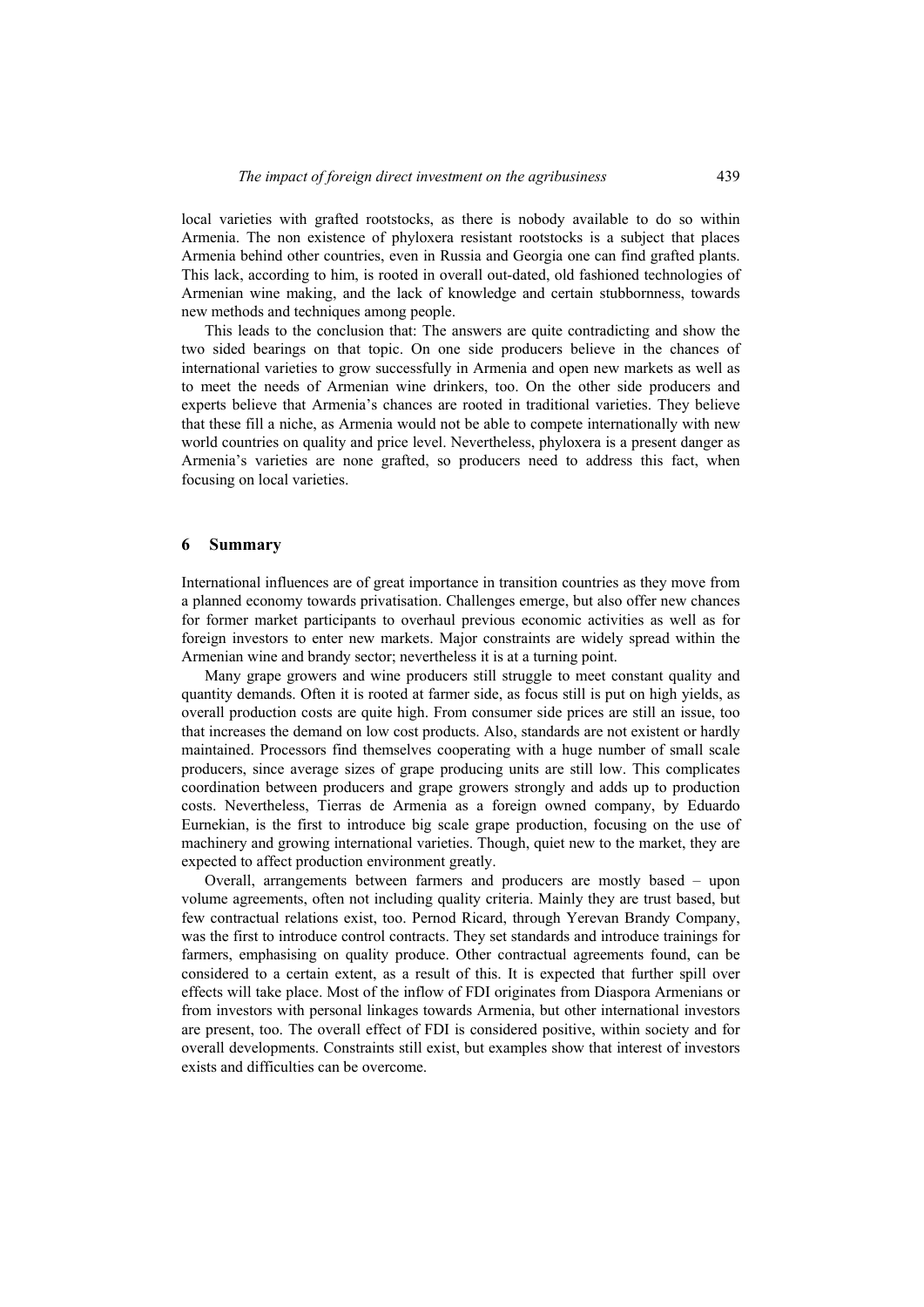Some areas for future research have emerged as a result of this work:

- There is a clearly defined need for cooperatives developments in the country and the impact of this movement on the quality of grape and wine can be assessed and studied in future.
- Innovations on the scale of whole sectors are gaining in importance globally (Ndou et al., 2012); hence, the impact of joining a trade union on the wine sector can be analysed.
- As the idea of clusters is getting more important in the wine business (Dana et al., 2013), comparisons between similar wine-producing countries, such as Armenia and Georgia can be drawn. The comparison can be spiced out by differences in political developments in both countries.
- The effect of food safety certification requirements on the wine sector and export directions can be studied.
- Wine tourism is globally gaining in attention and is considered as an important success factor for the wine sectors (Mancino and Lo Presti, 2012). Thus, the importance of wine tourism has to be researched in Armenia as well.

#### **Acknowledgements**

Special thanks go to the team of ICARE in Yerevan, the GIZ Office in Yerevan and the 'Daniel meininger foundation' for providing a travel grant.

#### **References**

Alexanyan, G. (2011) 'General director and technologist', *Armenia Wine*, (Interview), April 28.

Aramyan, A. (2011) *Wine can be a Business, an Art, and a Disaster.*

Armenian Wine Producers Association (2011) *Market Figures*.

Babayan, A. (2011) *GIZ*, (Interview), April 30.

- Belaya, V. and Hanf, J.H. (2010) 'Influence of foreign direct investments on supply chain management in the Russian agrifood industry', in Tanic, S. (Ed.): *Agribusiness and Agro-Industries development in Central and Eastern Europe*, Proceedings of the invited Workshop of the Food and Agriculture Organization of the United Nations (FAO), Budapest, Hungary, pp.117–140.
- Cungu, A. and Swinnen, J.F. (2003) *Investment and Contract Enforcement on Transition Evidence from Hungary*, Department of Economics & LICOS, Belgium.
- Dana, L-P. (2010) *When Economies Change Hands: a Survey of Entrepreneurship in the Emerging Markets of Europe from the Balkans to the Baltic States*, Routledge, New York and Oxford.
- Dana, L-P., Granata, J., Lasch, F., Carnaby, A. (2013) 'The evolution of competition in the Waipara wine cluster of New Zealand', *Wine Economics & Policy*, Vol. 2, No. 1, pp.42–49.
- Drescher, K. (1993) 'Methodischer Ansatz zur Messung vertialer vertraglicher Bindungen', *Agrarwirtschaft*, Vol. 42, No. 7, pp.266–276.
- Dries, L., Swinnen, J.F.M. and Reardon (2004) 'The rapid rise of supermarkets in Central and Eastern Europe: implications for the agrifood sector and rural development', *Development Policy Review*, Vol. 22, No. 9, pp.525–556.
- Esteva, M. (2011) *General Manager Tierras de Armenia*, (Interview), April 29.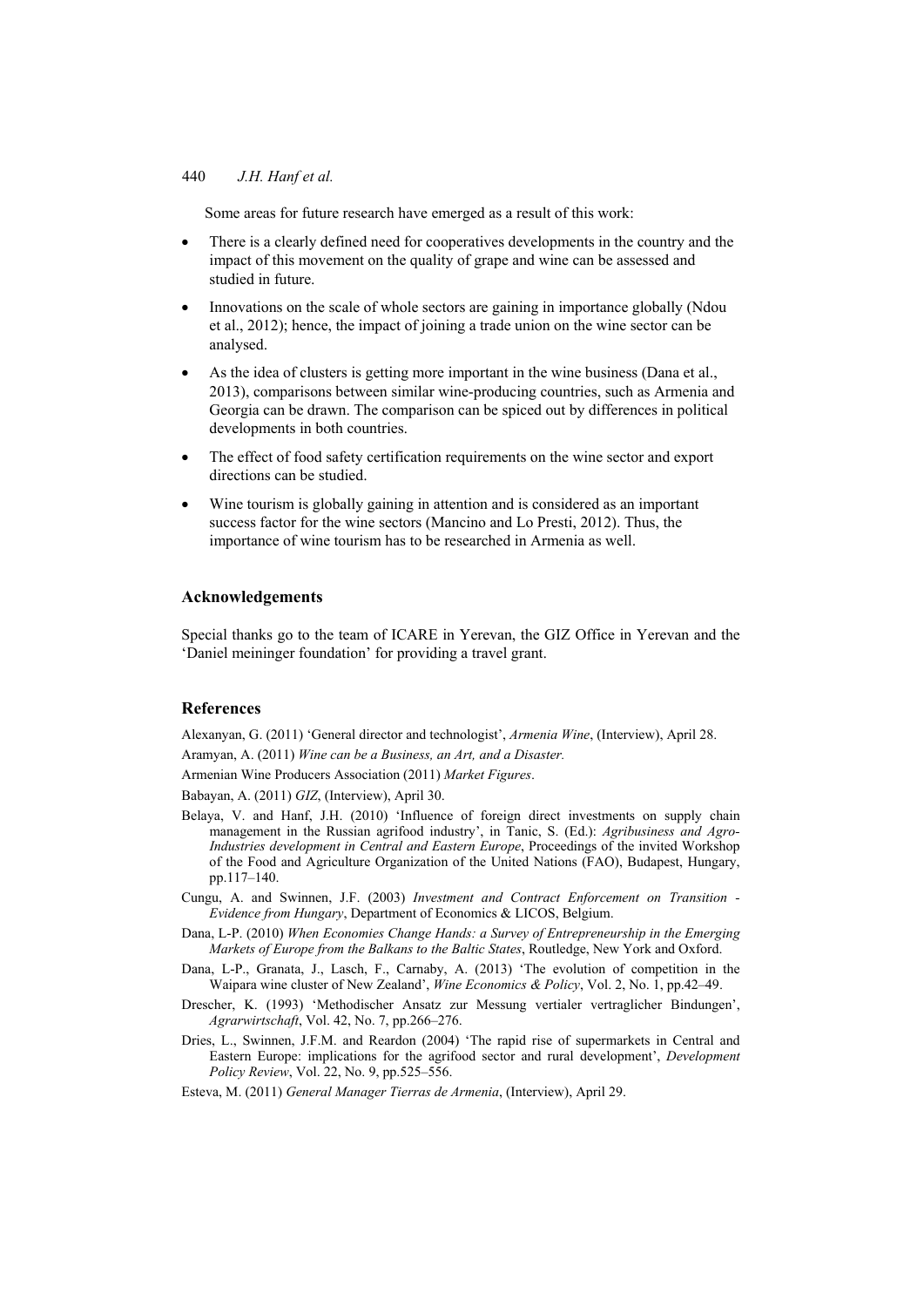- FAO (2009) *Agribusiness Handbook, Grapes Wine* [online] http://www.fao.org/docrep/012 /al176e/al176e.pdf. (accessed 6 April 2011).
- Gagalyuk, T., Hanf, J.H. and Belaya, V. (2010) 'Vertical coordination in central and eastern countries: status quo and outlook', in Tanic, S. (Ed.): *Agribusiness and Agro-Industries Development in Central and Eastern Europe*, Proceedings of the invited Workshop of the Food and Agriculture Organization of the United Nations (FAO), Budapest, Hungary, pp.3–18.
- Gagalyuk,T. and Hanf, J. (2009) 'Impact of retail internationalization on agribusiness: the case of Ukraine', *Journal of East-West Business*, Vol. 3, No. 1, pp.96–118.
- Gasparyan, S. (2003) *Report of a Working Group on Vitis: First Meeting*, European Cooperative Programme for Plant Genetic Resources ECPGR.
- Hanf, C.H. and Drescher (1994) 'Der Einfluß von Verbraucherverhalten, Produktqualität und technischem Fortschritt auf die vertikale Koordination im Nahrungsmittelsektor', *Agrarwirtschaft*, Vol. 43, No. 12, pp.423–430.
- Hanf, J. and Pienidaz, A. (2007) 'Quality management in supply chain networks-the case of Poland', *International Food and Agribusiness Management Review*, Vol. 10, No. 4, pp.102–128.
- Harutyunyan, A. (2010) *About Armenia's Wine Production Strategy*, Export Promotion Conference, Yerevan.
- Harutyunyan, A. (2011) *Chairman of Armenian Wine Producers Union*, (Interview), April 21.
- Johnson, S., McMillan, J. and Woodruff, C. (1999) *Contract Enforcement in Transition*, Discussion Paper of Centre for Economic Policy Research, London, UK.
- Kacker, M.P. (1985) *Translantic Trends in Retailing: Takeovers and Flow of Know–How*, Quorum Books, London.
- Keushguerian, V. (2011) *Managing Director, Semina Consulting*, (Interview), April 21.
- Khachatryan, T. (2011) *Technologist, Yerevan Ararat Wine Factory*, (Interview), April 22.
- Klein, B. (1996) *Why Hold-ups Occur: the Self-enforcing Range of Contractual Relationships*, Economic Inquiry, Vol. 34, No. 3, pp.444–463.
- Konings, J. (2001) 'The effects of foreign direct investment on domestic firms', *Economic of Transition*, Vol. 9, No. 3, pp.619–633.
- Lenger, A. (2008) *Big-bang versus Gradualism? Towards a Framework for Understanding Institutional Change in Central and Eastern Europe* [online] https://www.wipo.unifreiburg.de/dateien/tagungen/reformen/alexander\_lenger\_big-bang\_versus\_gradualism.pdf.
- Lyashenko, G. (2010) 'Management and performance of agribusiness value chains in the Republic of Moldova, *Agribusiness and Agro-Industries Development in Central and Eastern Europe*, FAO publishing, Rome, pp.141–170.
- Manaseryan, A. (2011) *Deputy Director*, Van 777, (Interview), April 23.
- Mancino, A. and Lo Presti, O. (2012) 'Wine tourism: a business opportunity for winemakers', *Int. J. Business and Globalisation*, Vol. 8, No. 1, pp.153–169.
- Martirosjan, G. (2011) *Deputy Director*, Yerevan Champagne Wine Factory, (Interview), April 27.
- Melkoyan, N. (2011) *Exportmanager*, Yerevan Brandy Company, (Interview), April 21.
- Mkrtchyan, N. (2011) *Agribusiness and Marketing Program Manager*, CARD, (Interview), April 30.
- Ndou, V., Del Vecchio, P., Passiante, G. and Schina, L. (2012) 'Toward a sectoral system of innovation for local wine sector', *Int. J. Business and Globalisation*, Vol. 8, No. 1, pp.81–94.
- Pusca, A. (2007) 'Shock, therapy, and post-communist transitions', *Alternatives*, Vol. 32, No. 3, pp.341–360.
- Robinson, J. (1999) *The Oxford Companion to Wine*, Second Edition, Oxford University Press, Oxford, UK.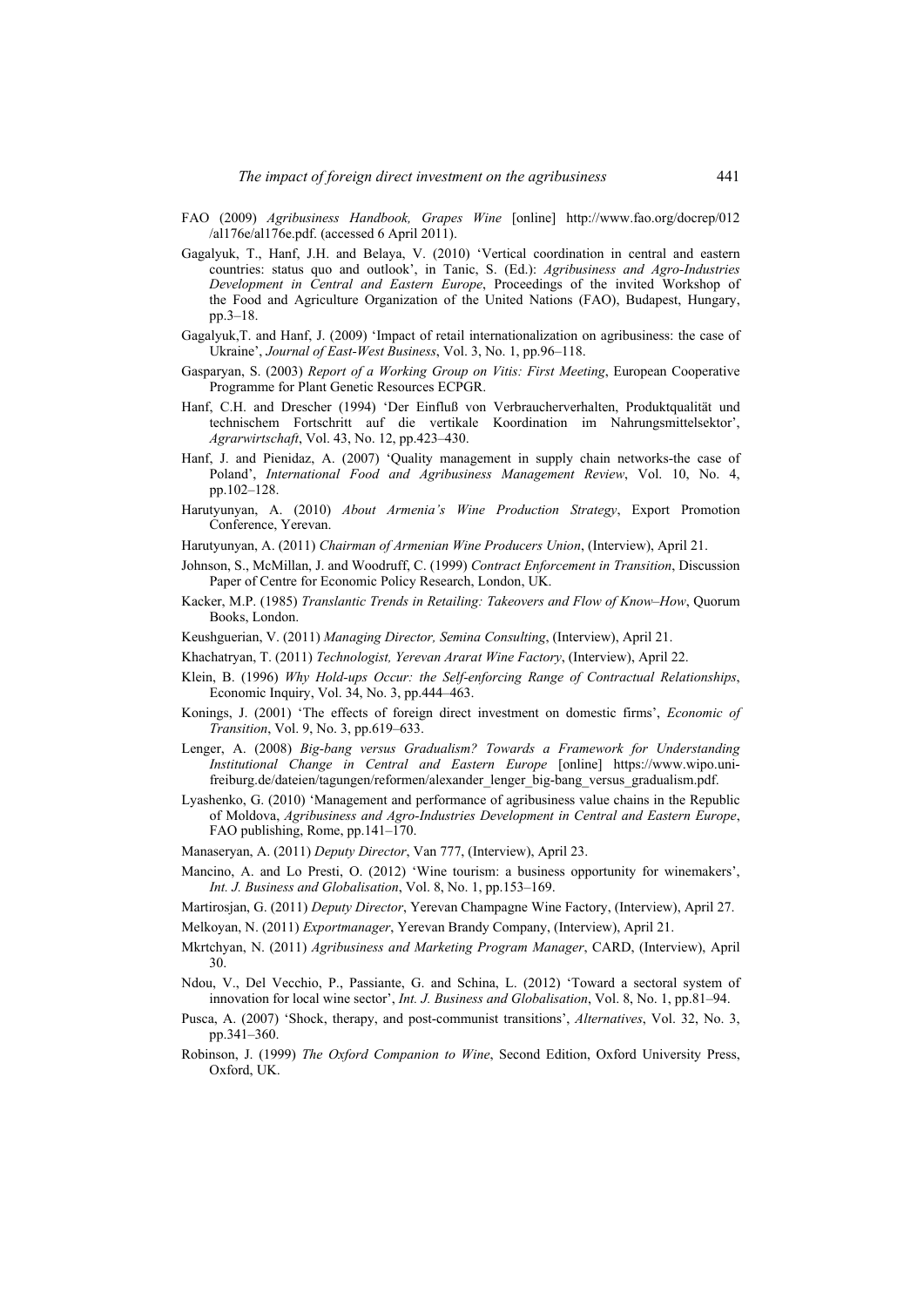- Rossi, M., Vrontis, D. and Thrassou, A. (2012) 'Wine business in a changing competitive environment – strategic and financial choices of Campania wine firms', *Int. J. Business and Globalisation*, Vol. 8, No. 1, pp.112–130.
- Samvelyan, G. (2011) *Technologist*, MAP, (Interview), May 01.
- Scalera, F. and Elezi, D. (2012) 'Globalisation and the wine market: developments in the small Albanian context', *Int. J. Business and Globalisation*, Vol. 8, No. 1, pp.49–65.
- Scannell, N.J., Newton, J.G. and Ohanian, R. (2002) 'Viticulture, wine production, and agriculture in Armenia: economic sectors in transition', *The Journal of Applied Business Research*, Vol. 18, No. 14, pp.13–23.
- Shanoyan, A., Gow, H.R., Peterson, H.C. and Ross, B. (2010) 'Third-party facilitation of investments in private enforcement capital: evidence from Armenian dairy industry', *Annual Meeting of the Agricultural and Applied Economics Association* Denver, Colorado, USA, 25–27 July 2010.
- Simonyan, R. (2011) *Owner*, Areni, (Interview), April 23.
- Stange, H. (2010) 'Die Internationalisiertung landwirtschaftlicher Unternehmen', Dissertation, *IAMO*, Halle Saale, Germany.
- Statistical Yearbook of Armenia (2010) *Statistical Yearbook of Armenia* [online] http://armstat.am/en/?nid=45&year=2010 (accessed 20 March 2011).
- Swinnen, J.F.M. (2005) *When the Market Come to you or not; The Dynamics of Vertical Coordination in Agri-Food Chains in Transition for*, The World Bankd (ECSSD), Washington DC, USA.
- Swinnen, J.F.M. and Maertens, M. (2006) *Globalization, Privatization, and Vertical Coordination in Food Value Chains in Developing and Transition Countries*, LICOS Centre for Transition Economics & Department of Economics Universtiy of Leuven (KUL), Leuven, Belgium.
- Swinnen, J.F.M. and Vandeplas, A. (2007) *Contracting, Competition, and Rent Distribution in Commodity Value Chains*, LICOS Centre for Transition Economics & Department of Economics Universtiy of Leuven (KUL), Leuven, Belgium.
- Tridico, P. (2013) 'Values, institutions and models of institutional change in transition economies after the fall of Berlin wall', *Challenge*, Vol. 56, No. 3, pp.6–27.
- UNCTAD (2011) *UNCTADstat* [online] http://unctadstat.unctad.org/TableViewer/tableView.aspx? ReportId=98, no year (accessed 04 April 2011).

USAID (2010) *Rapid Assessment of Value Chain Opportunities in Armenia.*

World Bank (2006) *Armenia's Rural Economy- From Transition to Development.* 

#### **Notes**

- 1 http://www.doingbusiness.org/~/media/GIAWB/Doing%20Business/Documents/Annual-Reports/English/DB11-FullReport.pdf.
- 2 http://www3.weforum.org/docs/WEF\_GCR\_Report\_2011-12.pdf.
- 3 Support was given through the International Center for Agribusiness and Education (ICARE) in Yerevan, Armenia and the Yerevan office of GIZ (Gesellschaft für Internationale Zusammenarbeit).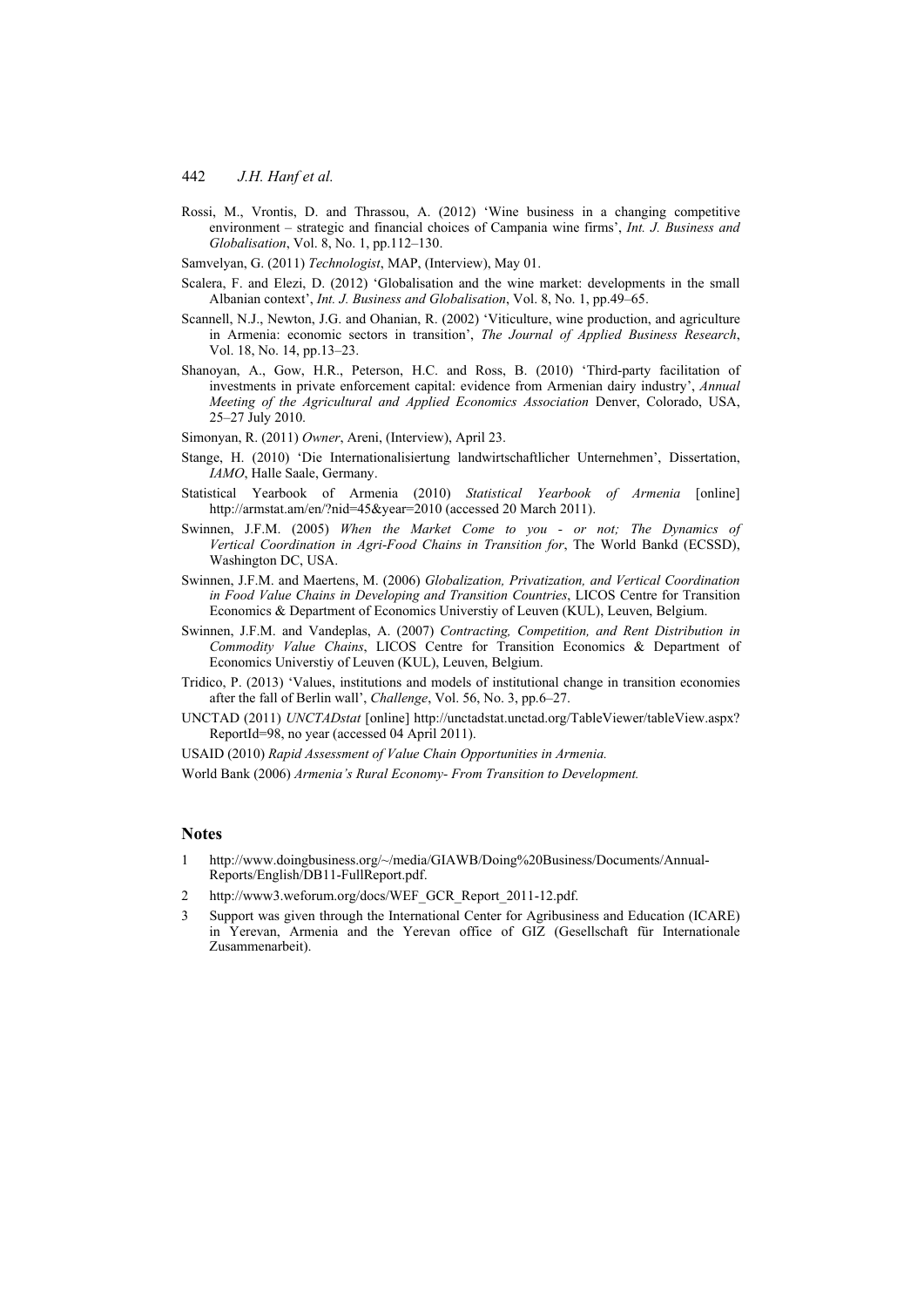## **Appendix**



**Figure A1** Armenia's wine productivity by region (see online version for colours)

*Source:* based upon Hartutyunya (2010)





*Source:* based upon Armenian wine producers association (2011)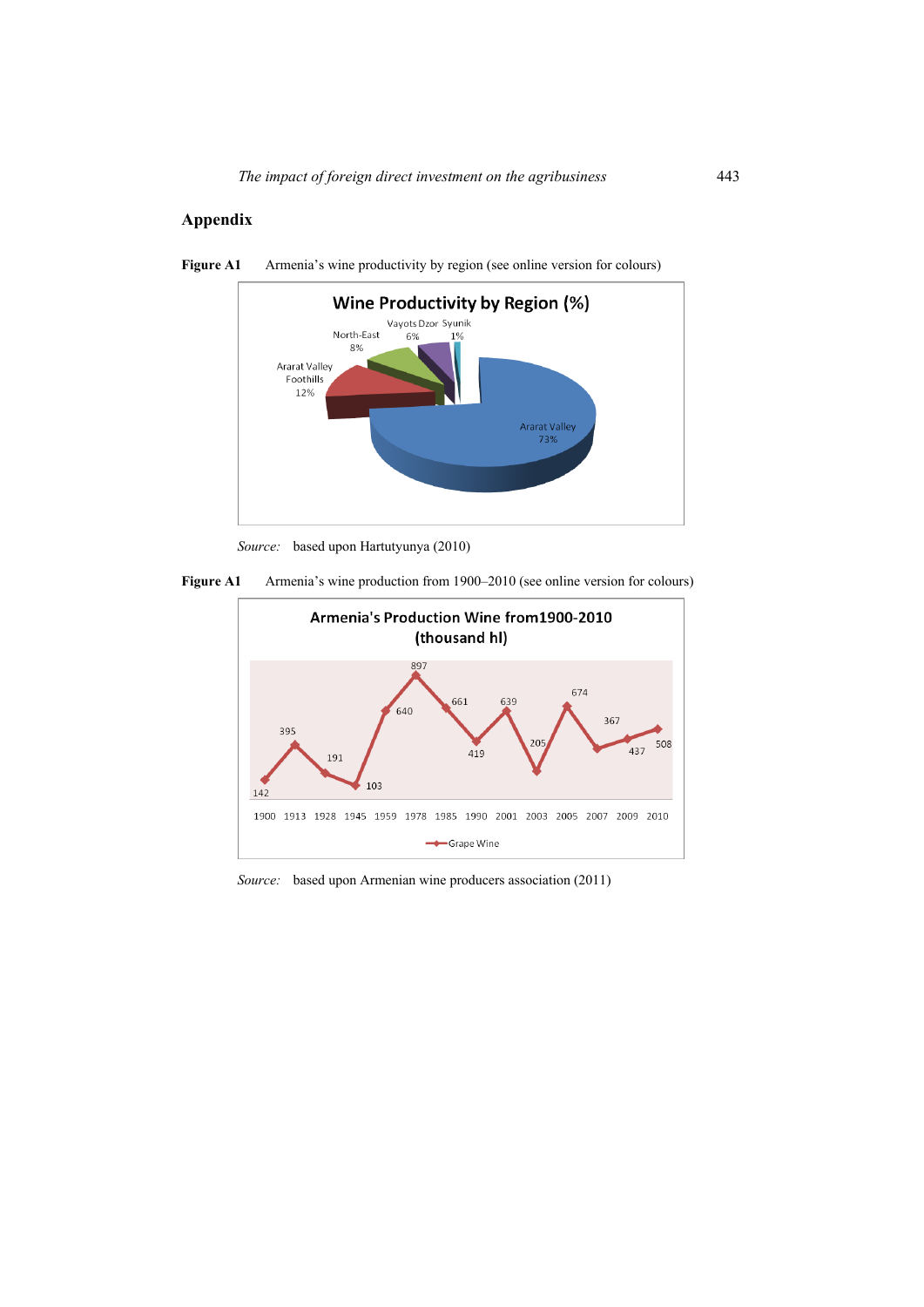



*Source:* based upon Armenian wine producers association (2011)





*Source*: based upon Armenian wine producers association (2011)

**Table A1** Average number of wineries in Armenia

| Period    | Average number of wineries |
|-----------|----------------------------|
| 1998-1990 | 35                         |
| 1991-1996 | 20                         |
| 1997–2003 | 31                         |

*Source:* base upon association of Armenian winemakers, 2003; in Engels et al. (2004).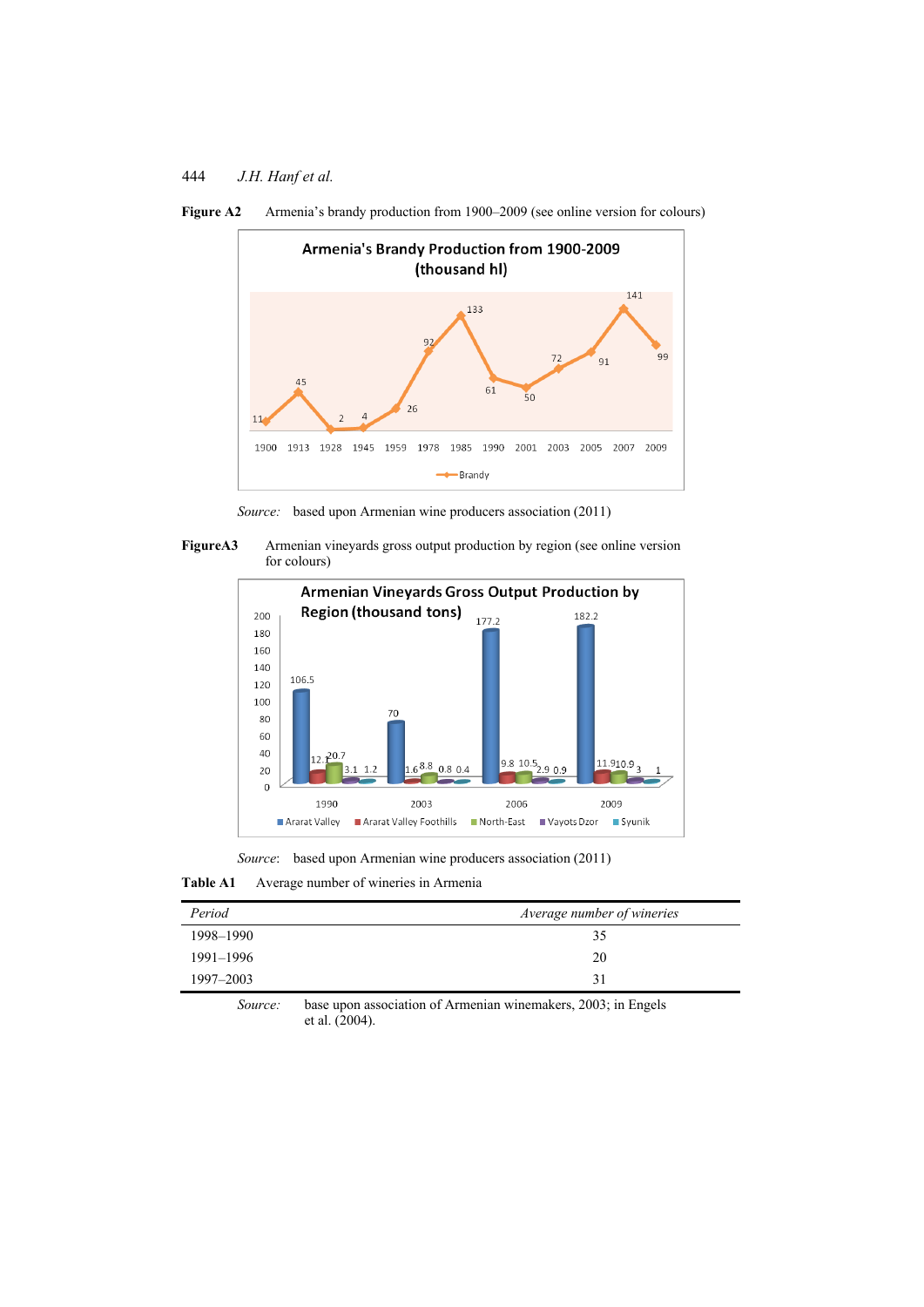

Figure A5 Share of retail trade in Armenia by trade unit (see online version for colours)

*Source:* based upon Statistical Yearbook of Armenia (2010)

Figure A6 Share of imports to Armenia by CIS and other countries (see online version for colours)



*Source:* based upon Statistical Yearbook of Armenia (2010)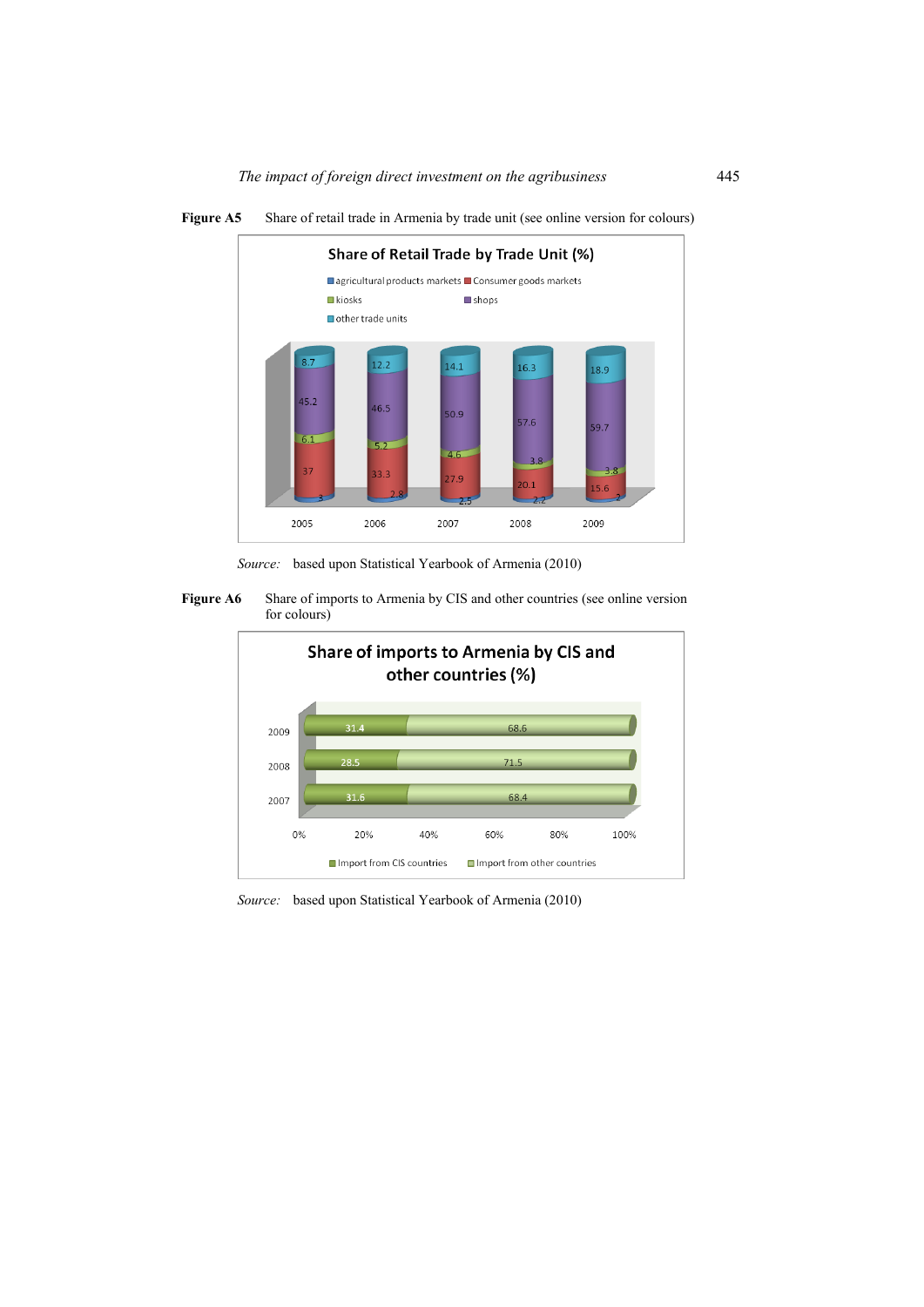446 *J.H. Hanf et al.* 



Figure A7 Share of exports from Armenia by CIS and other countries (see online version for colours)







*Source:* based upon Statistical Yearbook of Armenia (2010)





*Source:* based upon Statistical Yearbook of Armenia (2010)